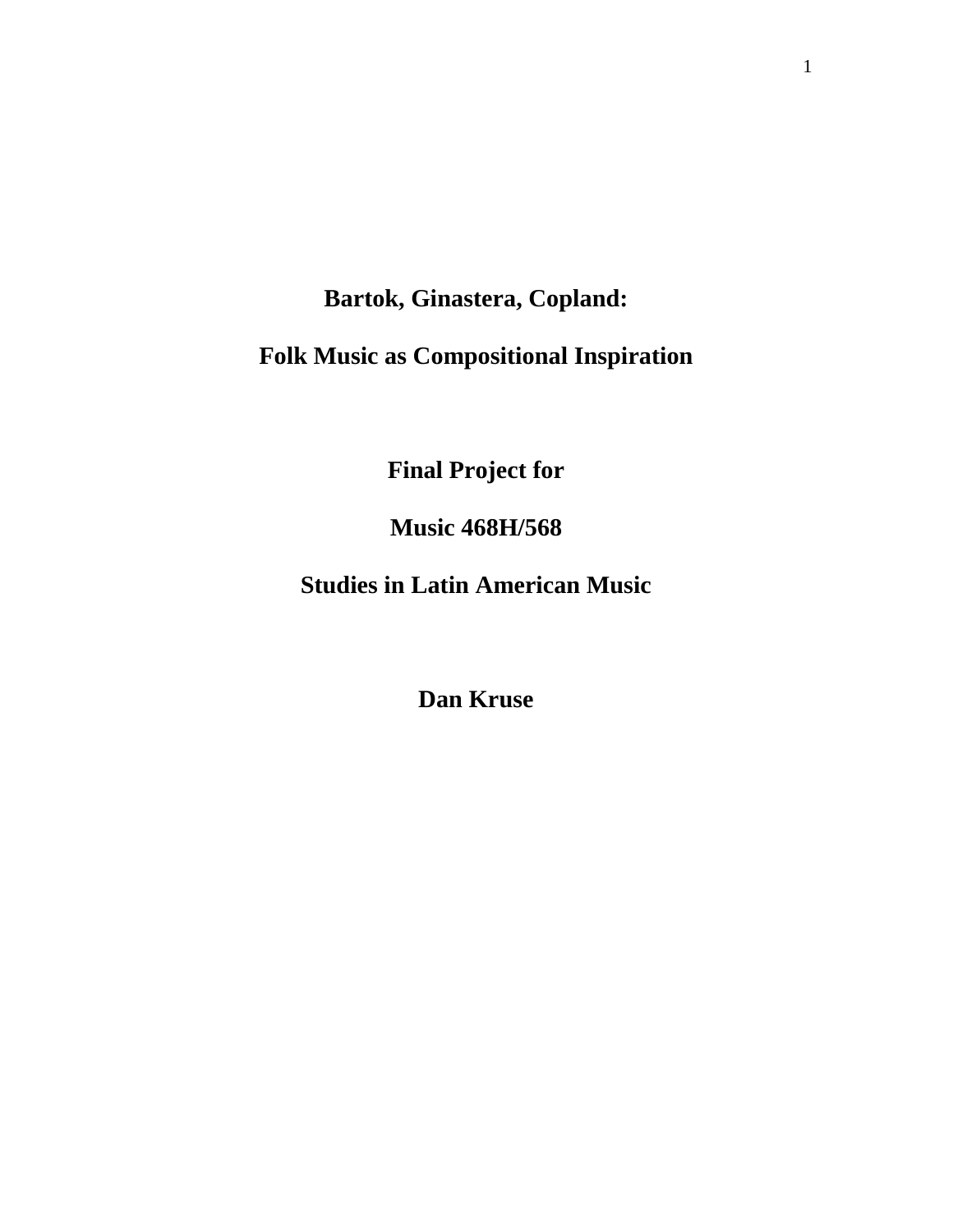## **I. Thesis/Introduction**

The native folk cultures of their respective native lands have had a unique and powerful effect on the compositional styles of many of the world's great composers. In particular, three twentieth-century composers – Bela Bartok, Alberto Ginastera and Aaron Copland – found profound and lasting inspiration in the musical and artistic folk idioms of their homelands. Each showed a unique response to the folk songs with which they came into contact, and utilized those influences to forge distinct styles which in turn spoke to, and for, the national identities from which they had emerged.

Standing chronologically between the other two, Ginastera absorbed and honored their musical contributions, while contributing significantly to the creation of an Argentine musical identity unique on the world stage. Not coincidentally, he felt a strong connection to the music of Bartok, and enjoyed an enduring personal and professional relationship with Copland.

Bela Bartok made it his life's mission to record, transcribe, analyze and catalogue thousands of Hungarian, Romanian and Slavik folk tunes. And, in their analysis, he uncovered notable harmonic relationships and melodic motives that inspired his compositional output on a number of levels.

Ginastera – following in the well-trodden path of fellow Argentine composers such as Williams, Aguirre, Castro, Paz and others – helped to achieve worldwide recognition of the Argentine culture, its people and its remarkable geography. As such, he was an essential part of the movement to "legitimize" Argentine music in particular and Latin American music more generally.

Aaron Copland, composing in an era of dramatically expanding U.S. pride at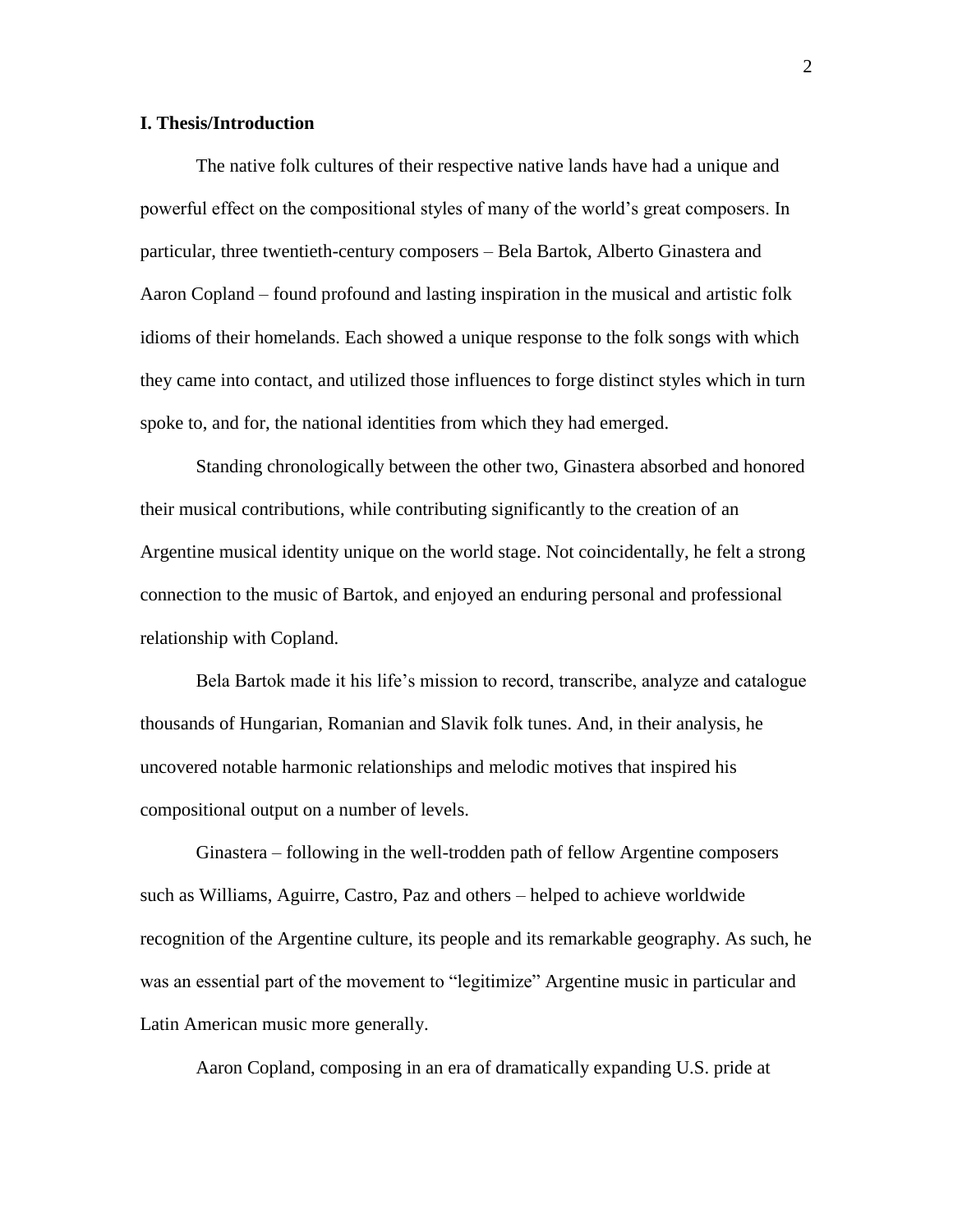home and influence in the world, sought to bring the folk music of America (as well as that of Cuba and Mexico) into the public consciousness, and to do so in a manner that achieved notable popular success, not only on the concert stage but also through films, television, radio and other media. Perhaps Copland's greatest historic relevance is his contribution to the creation of an "American classical music" that would proclaim and fortify the American spirit, both at home and abroad.

#### **II. Ginastera – Biography, Musical Training and Compositional Evolution**

Alberto Ginastera was born in 1916 in Buenos Aires, the child of parents of Catalan (Spanish) and Italian descent. As such, he was raised under their European influence, but in an era when Argentine artists and musicians were preparing to assert a nationalist identity distinct from the dominating European influence that had so profoundly shaped the Argentine culture for centuries.

Ginastera's musical training began at an early age (he excelled at music as a child), and he attended both the Williams Conservatory and the Argentine National Conservatory. His dramatic entrance onto the world's musical stage occurred when his Ballet *Panambi* (often cited as an early example of his use of Argentine folk influences in his composition) was conducted in 1937 by noted Argentine composer Juan Jose Castro, to a glowing reception by the musical community. Thus, at the age of 21, Ginastera was thrust into the limelight, and viewed as a significant Argentine composer and an emerging leader of his nation's growing presence on the world music scene (Schwartz-Kates 2001).

The next two decades saw Ginastera experience growing professional stature as a musician and music educator. Compositions such as *Estancia* (1941), *String Quartet*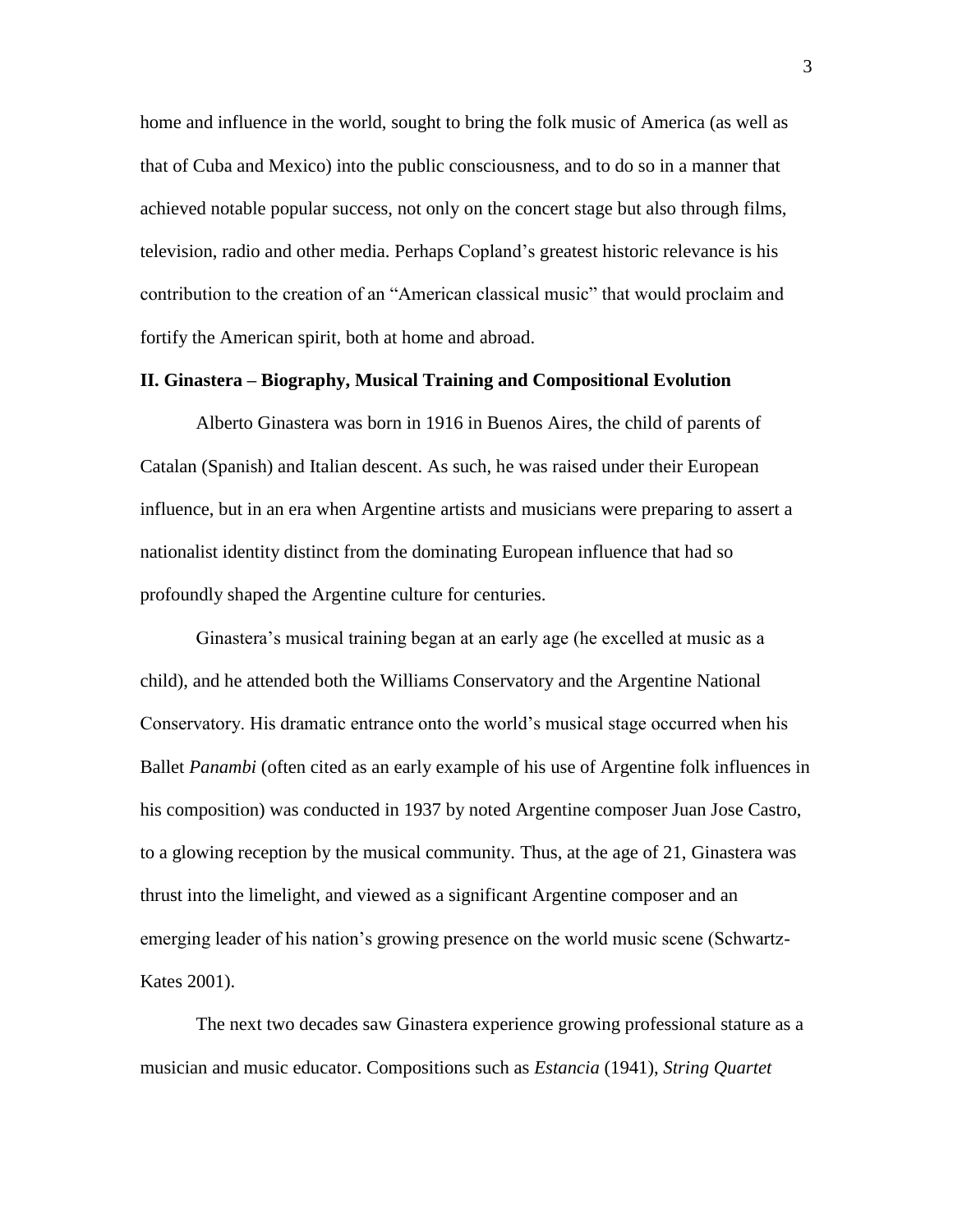*No. 1* (1948) and *Variaciones Concertante* (1953), among others, expressed a unique gift for translating the Argentine spirit into critically and popularly accepted musical form  $-a$ reflection of the nation's magnificent geography (the pampas) and the gauchos who had for so long occupied it – and for allowing that musical form to powerfully represent Argentine heritage to the eyes and ears of the world.

During these years, Ginastera also taught at the National Conservatory and the San Martin National Military Academy (a post he was forced to leave in 1945 with the ascent of the Peron regime). In 1945, he began an eighteen-month visit to the United States, touring prestigious musical schools to attend performances of his own works, and in the process establishing pivotal relationships that would serve him well for the duration of his career. It was during this trip that first met Aaron Copland, "…absorbing his stylistic influence and forging a close personal relationship". (Schwartz-Kates 2001)

Ginastera experienced growing professional stature in the late 1950's and the 1960's, composing works that received wide critical acclaim, including the *Cantata Para America Magic* (1960) and the opera *Don Rodrigo* (1963-64).

In his final decade, the composer's prodigious output encompassed his most progressive, innovative works, including piano and cello concertos, the *Guitar Sonata* and the theatrical work *Turbae ad Passionem Gregorianam* (1974).

#### **Ginastera's Stylistic Periods**

Ginastera's evolution as a composer is generally described in terms of three "periods", which were first enunciated and described by the composer himself: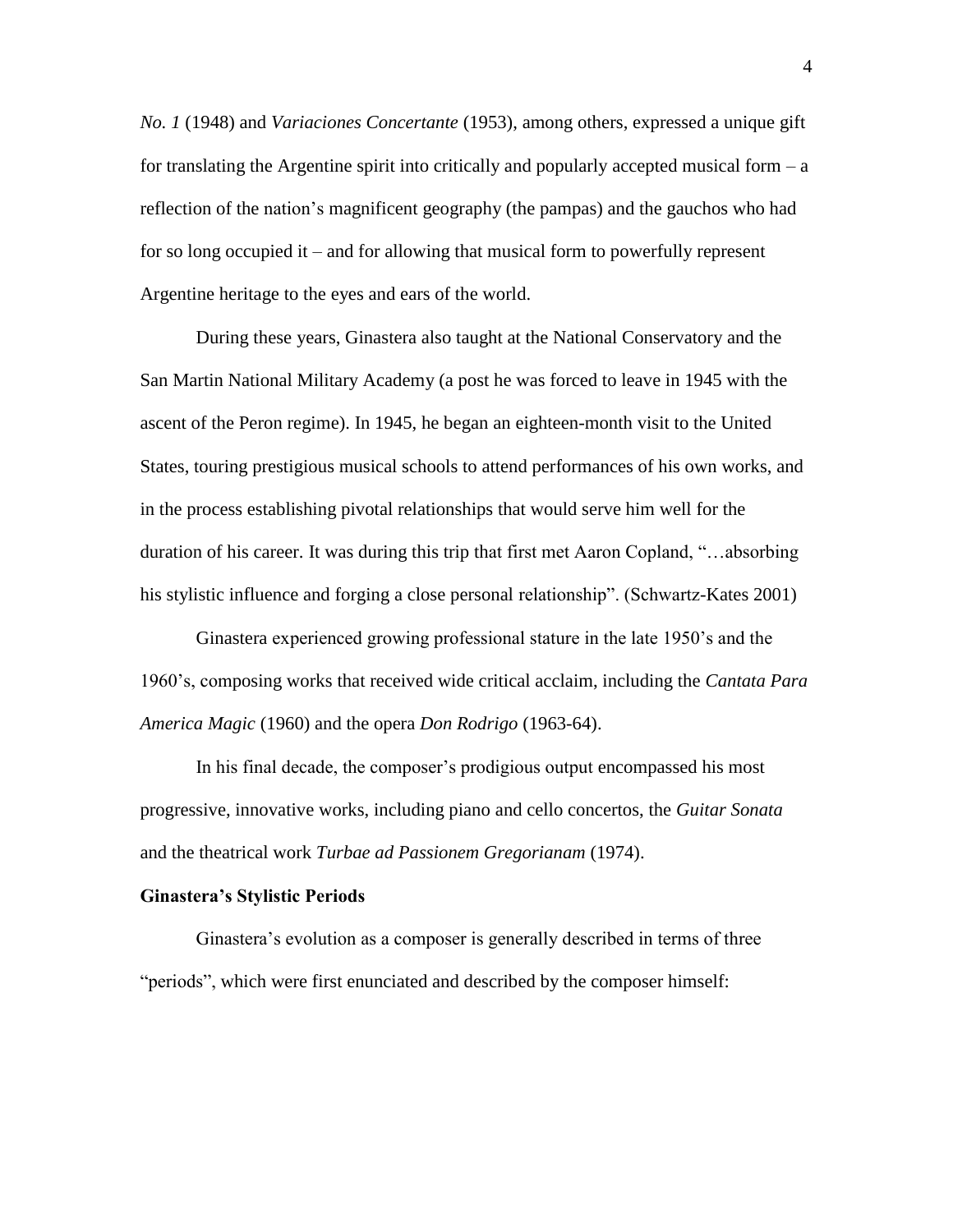- "Objective Nationalism" (1934 47): During this period, Ginastera frequently quotes directly from the folk melodies and rhythms of Argentina in his works. It is here that the most obvious and traceable evidence of folk music is found.
- "Subjective Nationalism" (1947 57): Here, Ginastera's work still exhibits Argentine folk influences, but in ways that sublimate them into a richer and more expressive musical palette. It is during these years that Ginastera truly helps to define and amplify an authentic Argentine style of serious music.
- "Neo-Expressionism" (1958 83): The culminating era in Ginastera's compositional career, in which he more assertively utilizes twelve-tone and avant-garde techniques in his works. This is a lengthy "period" which really does not do justice to Ginastera's continuing growth and evolution as a composer. In fact, it has been suggested that the Neo-Expressionist period be subdivided, adding "…a fourth period, 'final synthesis', to account for (the) unique blending of tradition and innovation" that exemplified the final eight years of his life. (Schwartz-Kates, 2001)

Ginastera died in 1983, a renowned composer, highly regarded and amply rewarded for his prodigious output over a nearly five-decade career.

#### **III. Bela Bartok – Ethnomusicologist/Composer/Folk Music Influences**

The life and musical career of Bela Bartok are a testament to the power of the pursuit of ethnomusicological understanding (in addition to performance and composition), and the profound impact which that inquiry can have on a composer's musical output.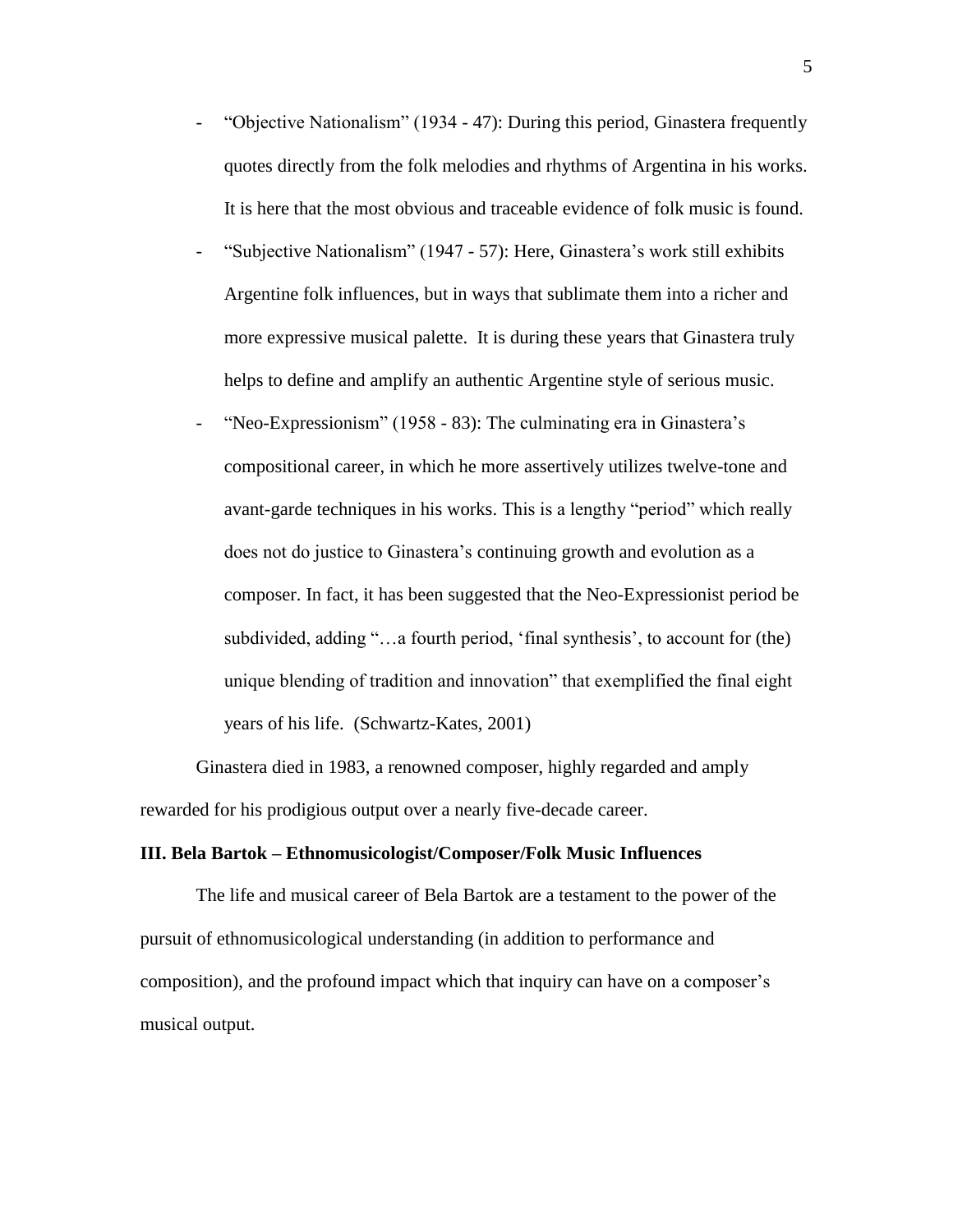Born in 1881 in Nagyszentmiklos, Hungary, Bartok struggled through a difficult and at times traumatic childhood. Recurrent illness (including a persistent, disfiguring skin rash which caused his parents to keep him in near seclusion for long periods of time), the untimely death of his father, and the frequent moves necessitated by his mother's financial struggles – all these circumstances conspired to keep young Bela from experiencing anything resembling a "normal" upbringing.

But, through the curtain of difficulty and despair which shrouded his youth, a glimmering musical genius found its way to the surface, and at an astonishingly young age. Bela exhibited a remarkable proficiency on piano at the age of four, and was writing compositions by the age of ten – including a group of 34 piano pieces completed in the early 1890's. In 1899 he entered the Budapest Academy to begin serious musical training. Profoundly moved by a performance of Richard Strauss's *Also Sprach Zarathustra in 1902*, he launched into a passionate pursuit of compositional excellence, and the career for which he is most well known was well under way.

Between 1904 and 1906, Bartok unearthed another personal passion – the study of the folk melodies of his homeland. Writing to a friend, he revealed the enormity of his interest:

> I have now a new plan, to collect the finest examples of Hungarian folks songs and to raise them to the level of works of art with the best possible piano accompaniment… (Griffiths, 17)

The impact of his ethnomusicological research, in fact, began to appear in his compositions almost immediately, with the publication of *Piros Alma* (Red Apple), a piano treatment of a Transylvania folk song in 1905. (Schwartz-Kates 2001, 789)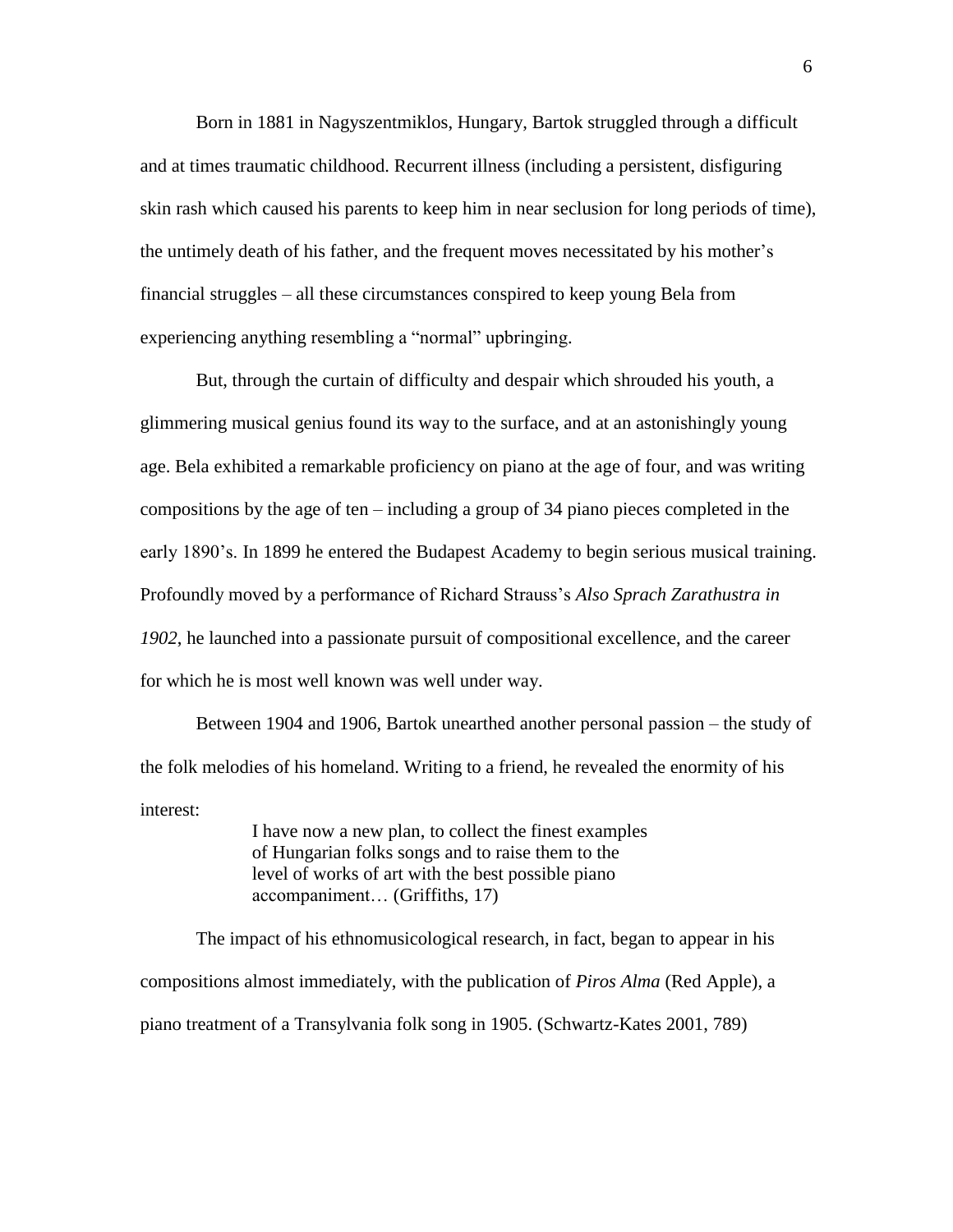And, his ethnomusicological efforts only intensified with the passage of time. In 1906, he entered into a research partnership with fellow Hungarian composer Zoltan Kodaly. Aided by the new sound recording technologies of the day, the two began an ambitious effort to record, document and catalogue folk melodies. Over time, Bartok's interests expanded to include Slovak, Romanian, Ruthenian, Serbia and Bulgarian folk music.

His pursuits in this direction were a source of enormous personal and professional gratification, as well as the recognition of fellow artists, as evidenced by his own words:

> The early researches…into the youngest of sciences, namely musical folklore, drew the attention of certain musicians to the genuine peasant music, and with astonishment they found that they had come upon a national treasurestore of unsurpassing abundance. (Antokoletz, 4)

The work of collecting, analyzing and cataloging folk music at times consumed him, and resulted in an eventual assemblage of material that can only be described as voluminous: "By 1918, he had collected…2700 Hungarian, 2500 Slovak and 3500 Romanian melodies". (Griffiths, 26)

Over time, further investigation led to further revelation:

I have made a rather strange discovery while collecting folk songs. I have found examples of Szekely tunes which I thought were now lost. (Griffiths, 19)

The reason for Bartok's excitement? The unearthing of *pentatonic* tunes from the

oldest of Hungarian folk music, a musical component previously unrecognized.

These and other revelations continued to inspire Bartok, opening additional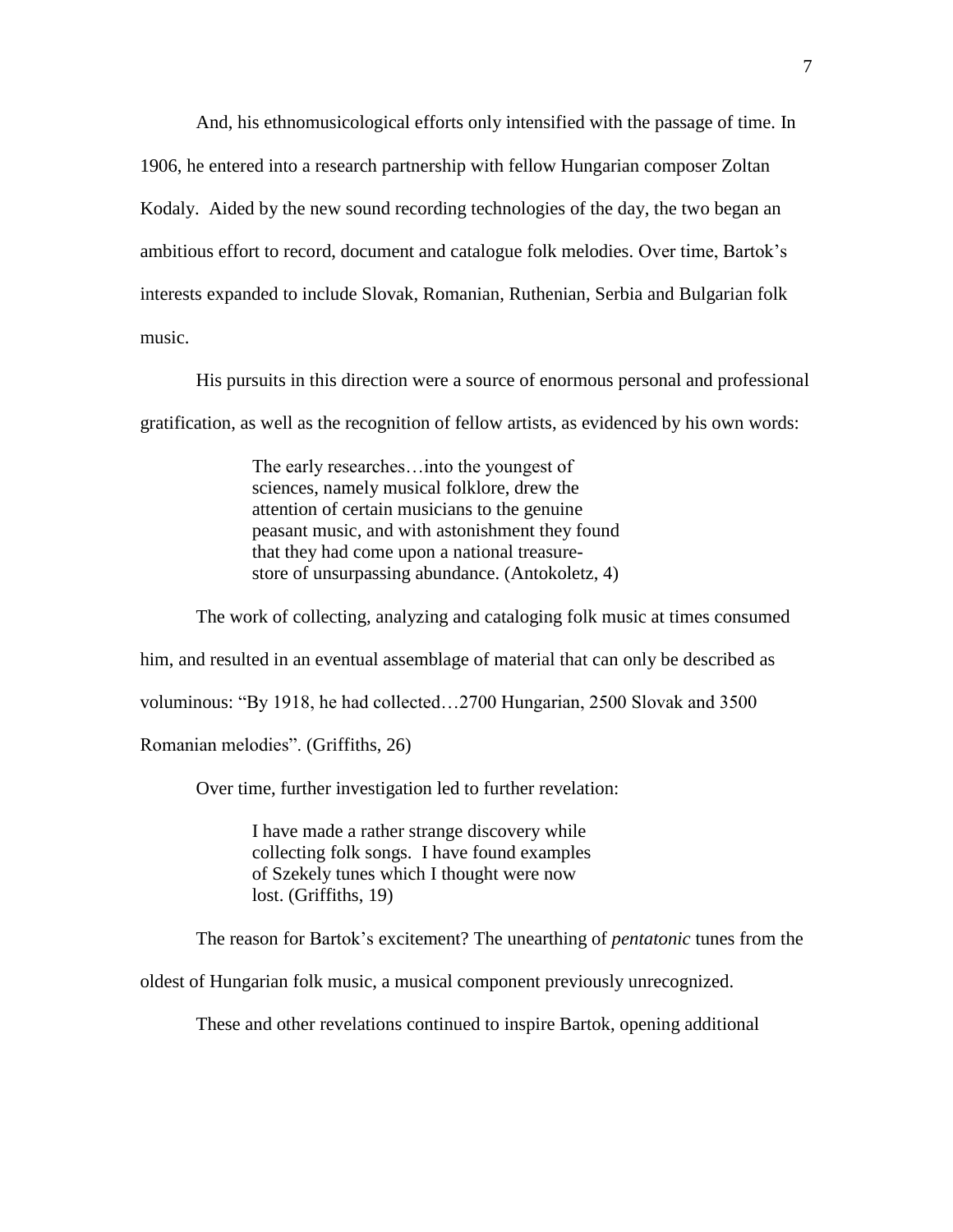compositional doors for him. The rich, abundant resource of folk idioms provided sufficient inspiration for a lifetime of composing, and these folk influences are heard in dozens of his works. An example, from the middle and later years of his career, is *Mikrokosmos*, an enormous assemblage of piano works completed between 1926 and 1939. Included in its dozens of individual movements are those titled "In Yugoslav Style", "Hungarian Dance", "Hungarian Matchmaking Song", "Bulgarian Rhythm" and others, each weaving the threads of his years of folk melody research into the musical tapestry of this work. Countless other compositions also reveal the depth of his understanding of folk material.

In sum, how can we typify the folk music inquiries and resultant prodigious compositional output of Bela Bartok? As nothing less than a life-long ethnomusicological investigation – as comprehensive and exhausting as that of any researcher – into the artistic roots of his own and neighboring cultures, the thorough internalization of all that was learned, and the transformation of that material into music as highly regarded as that of any twentieth-century composer.

When we hear Bartok's works, we hear (even if unconsciously) the very folk melodies, rhythms and harmonies of the Eastern European peasant – a musical heritage now largely lost in its original historical form, but preserved for posterity by the consummate ethnomusicologist and composer. As Bartok himself put it, such work was nothing less than "…the mounting of a jewel". (Griffiths, p. 21)

### **IV. Ginastera: Composition with a lifetime of folk influences**

As contrasted with Bela Bartok, Alberto Ginastera's absorption and reflection of the folk influences of his native land occurred out of a more generalized spirit of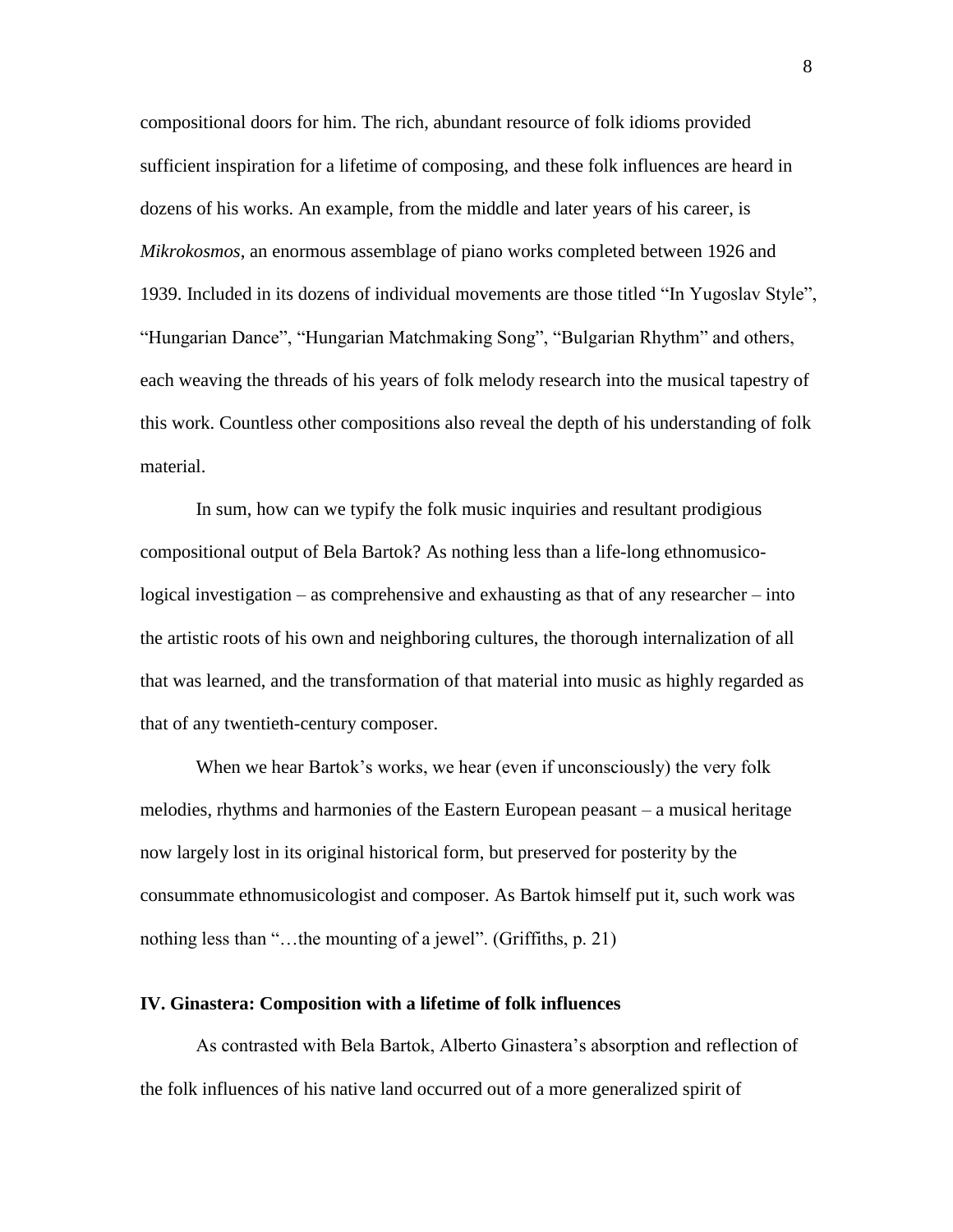nationalism, rather than as the result of a consuming interest in the investigation and cataloging of such influences.

Lacking the voluminous firsthand research of Bartok, Ginastera instead responded both generally to the ubiquitous influence of the pampas and Argentina's gauchos, and more selectively to a number of other localized or regionalized traditions. Examples of each are noted by Gilbert Chase:

> The first compositions he now acknowledges date from 1937: They are three *Danza Argentinas* for Piano, and the ballet, or 'choreographic legend in one act, *Panambi*, based on a romantic and supernatural legend of the Guarany Indians of northern Argentina. (440)

Other works displaying native influence were part of Ginastera's output.

Referring to *Estancia*, Chase notes that "It was no accident…that Ginastera's first really important work was a ballet inspired by scenes of Argentine rural life".

The specific folkloric tools with which Ginastera worked were noted as well. In

*Overture for the Creole "Faust"*, Ginastera "…employs rhythmic and melodic elements

of Argentine folklore…an Allegro vivace dominated by the rhythm of the zamba, a

typical Argentine rural dance…" (Chase, 1957, p. 447) The rhythm is notated thusly:

 $\sqrt{2}$ 

Even in the midst of his career, critics had the perspective to recognize the

composer's creative evolution, and the growing subtlety with which Argentine idioms

influenced his compositional style:

…from an initial flowering, of limited technical scope, characterized by rhythmic-melodic formulas derived from the Argentine folklore…we pass gradually to higher and more perfect realizations…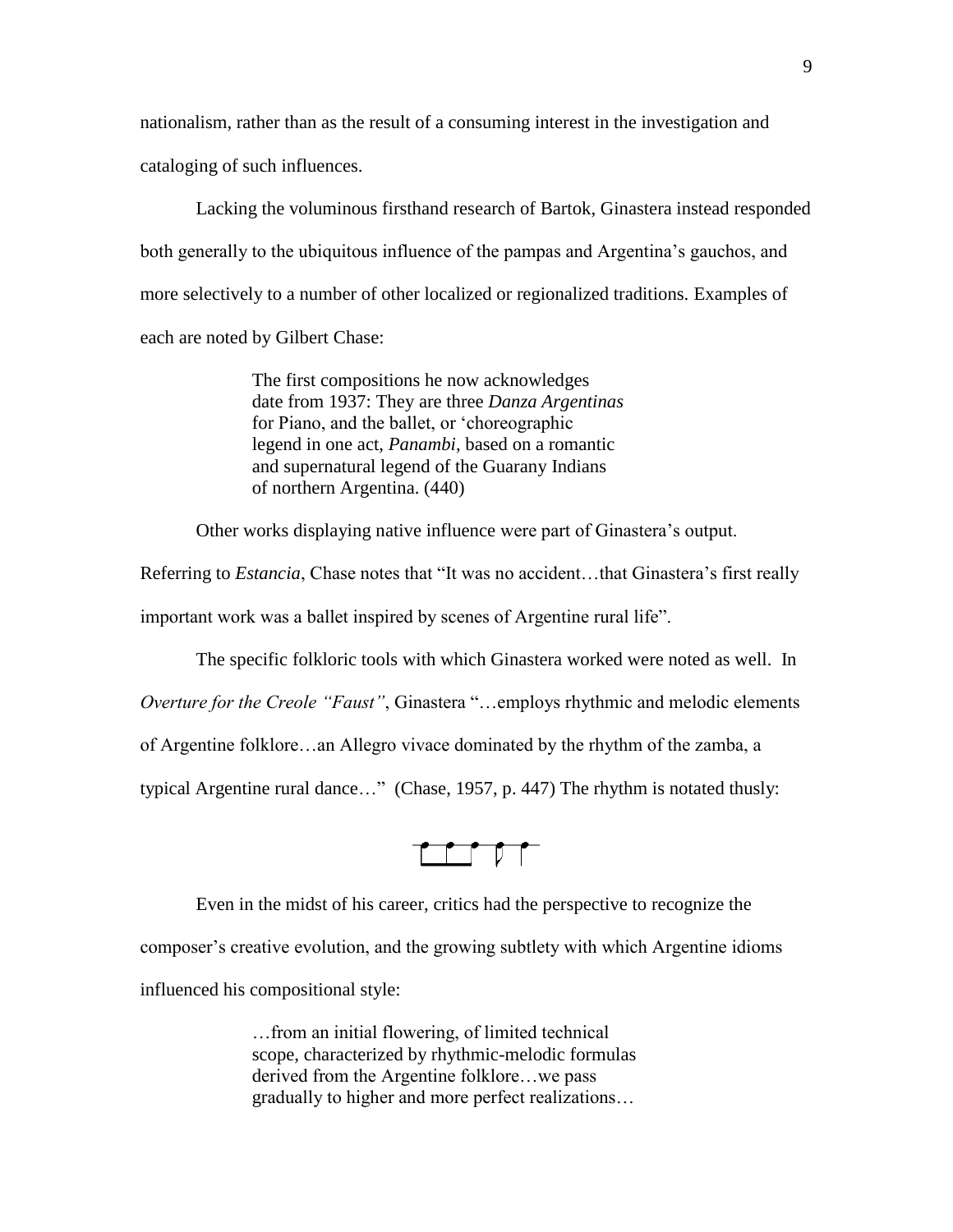the transfiguration of the original material related to a national expression and the total universally oriented products…a hopeful sign that indicates the attainment of musical maturity. (Vega, 100-101)

One notable quality observed consistently throughout much of Ginastera's career

is the employment of the "universal tuning" of the guitar (or inventive modifications of

it), played on open strings (E-A-D-G-B-E), at times combined with a representative

native rhythm (here referring to *Pampanea No. 3*):

…Intermezzo quasi trio…is based on a polytonal chord derived from an alteration of the 'natural' chord of the guitar…the strings, piano and harp repeat this chord in the typical 6/8 rhythm of an Argentine rural dance. (Chase 1957, 448)

The rhythm referred to here is notated as follows:



Referring to Ginastera's use of this "universal tuning", Chase states: "…from his

earliest works to the most recent, this chord appears as a sort of 'signature'". (1957, 449)

But, would Chase's pronouncement ring true in later years? It appears that this is

the case:

…the melodic series of the six-string guitar tuning assumed symbolic associations through repeated use and consistent melodic transformation in thirty works written over the thirty-year period that preceded the opera (Don Rodrigo). (Kuss, 177)

Kuss recognizes Ginastera's reliance on the "symbolic chord", even in the midst

of his utilization of more contemporary compositional methods, noting that the chord

"…appears integrated into the basic twelve-tone row that regulates most pitch

relationships in the score, as the row's first four-note segment". (177)

To summarize: The persistent, evolving employment of native Argentine

influences – the presence of the pampas and the storied gauchesco tradition, the inclusion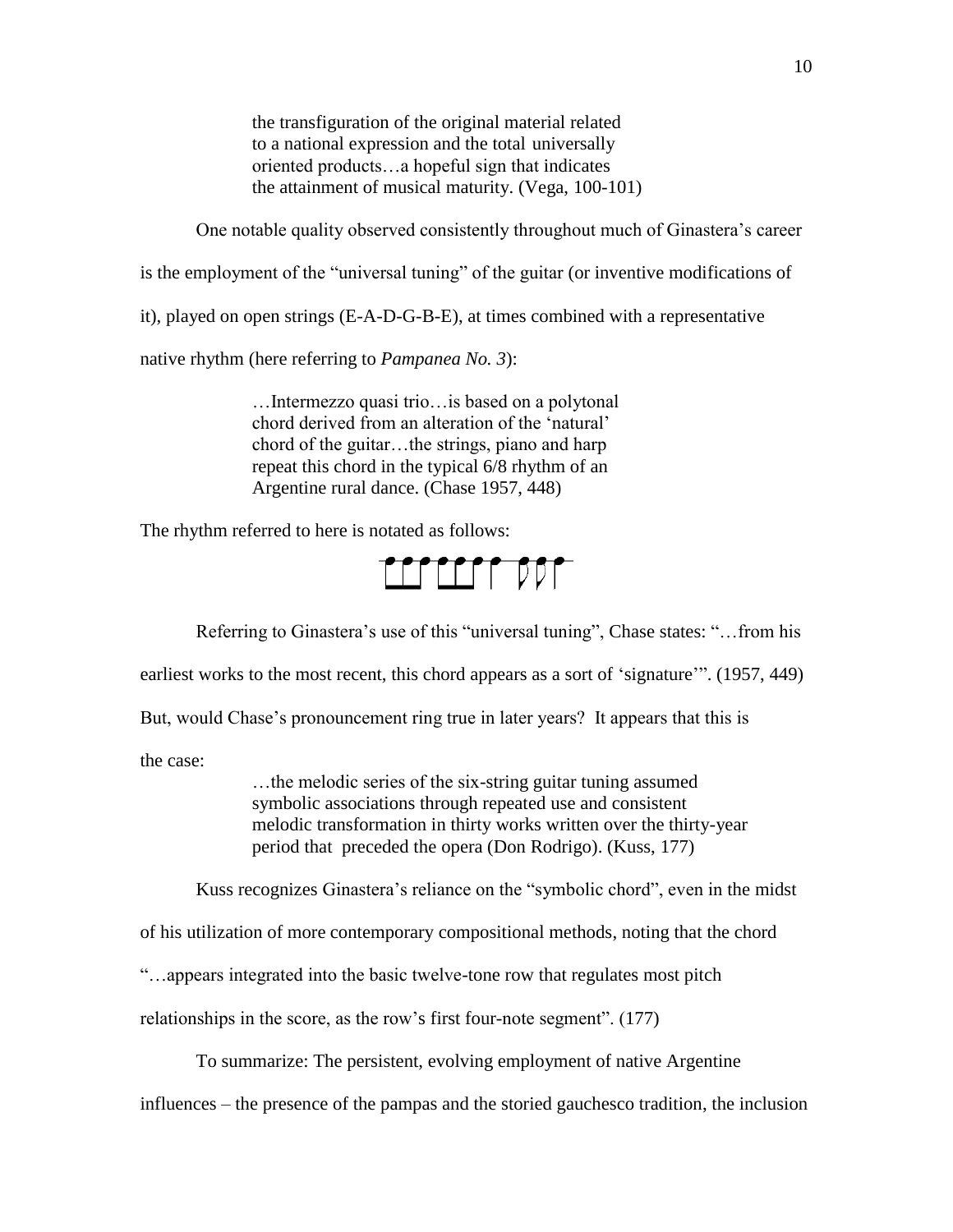of rhythmic, harmonic and melodic elements drawn from the Argentine countryside and its people, the "transfiguration" of Argentine idioms and their ingenious incorporation into serially-based compositions – all these point to a composer who recognized the profound importance of his homeland's culture, and brought that culture to the world's musical stage with an all-surpassing expertise and creativity.

But, what of Ginastera's relationship to Bela Bartok. Is it significant? Do the two, by virtue of their shared love of native folk idioms, share a special bond? Ginastera himself tells us so, describing his exposure to Bartok's music while studying at Buenos Aires Conservatory as an adolescent:

> On one of those occasions I heard Bartok's *Allegro Barbaro* for the first time, played by (Arthur) Rubenstein. I felt then the impact of the discovery the bewilderment of a revelation. I was 15 years old at the time. (Panufnik, Ginastera, Xenakis, 3-4)

And, how remarkable the similarity to Bartok's life-changing response to the music of Strauss at a young age! But, Ginastera goes even further, stating that his experience of the *Allegro Barbaro*…"filled in all the gaps I felt in my conception of forging a national music..." (p. 4)

Indeed, Ginastera appears, at least to some degree, to have modeled his approach

to forging a nationalist identity on the works of Bartok:

When I composed my *Argentine Dances for Piano*  in 1937, Bartok's influence was present. My "folklore imaginaire" begins there, with its polytonal harmonizations, its strong, marked rhythms – the Bartokian "feverish excitement" – all within a tonal pianism where the spirit of a national music is recreated. (p. 4)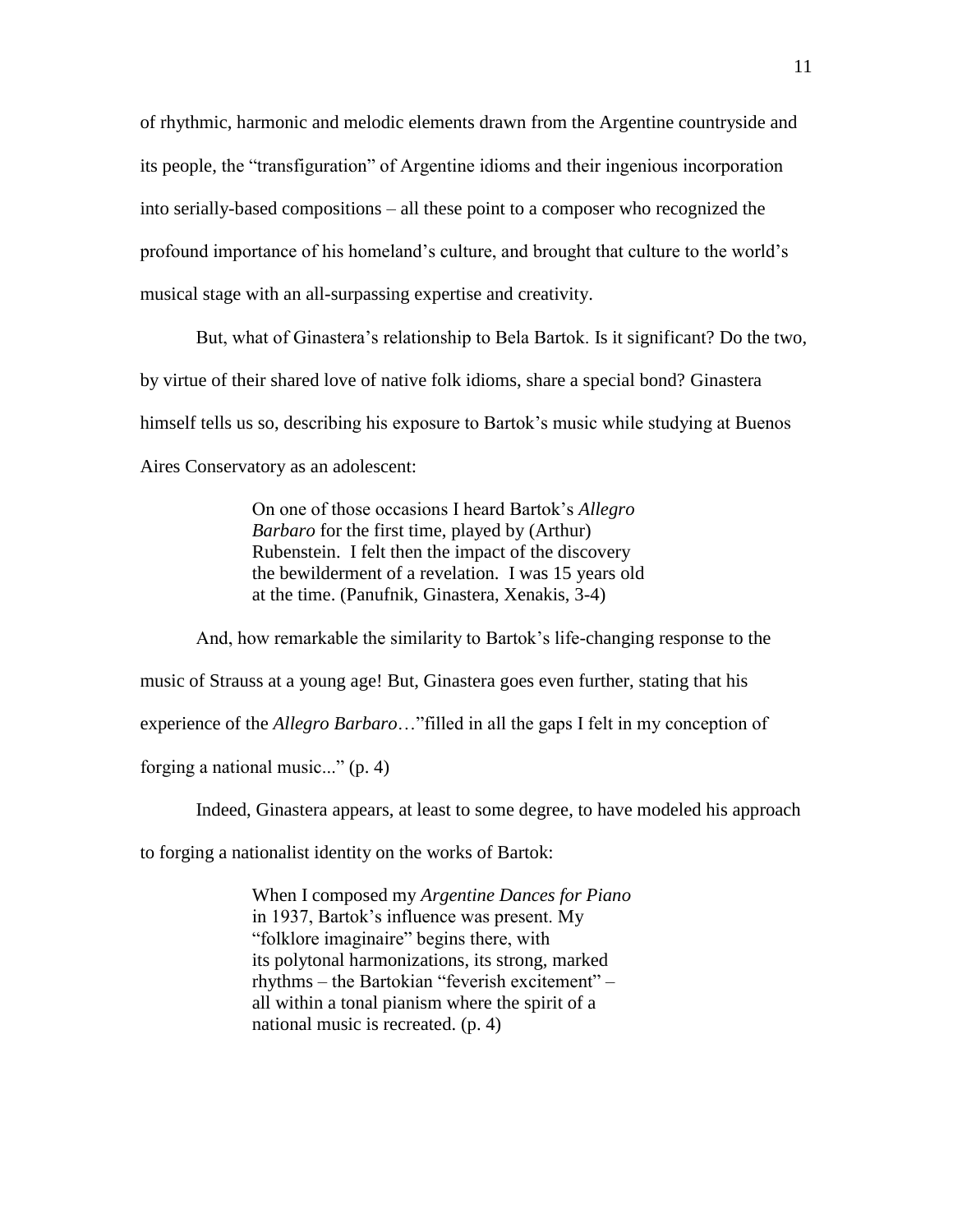Some years later, Ginastera attempted to initiate a personal relationship with Bartok, stating that "…one of my highest ambitions had been to approach Bartok and get to know his musical poetics closely". But, his efforts to know not only Bartok's work, but also the man, were frustrated. By the time this quest had begun in earnest, Bartok was in failing health and had passed on before the two could meet. Says Ginastera: "…we can find consolation in thinking that …a contemporary of some years of our own lives was one of the greatest creators of all time: Bela Bartok". (p. 4)

#### **V. Aaron Copland: Simplicity and the Mass American Audience**

If Bartok and Ginastera included folk elements in their compositions out of a passion for ethnomusicological inquiry and a deep sense of nationalistic pride, respectively, the motives behind the folk-oriented work of Aaron Copland were, perhaps, more mundane. For Copland the goals were, bluntly stated, simplicity and popularity. And if the sheer memorability and the enormous popular acceptance of his work are considered, he was eminently successful on both counts.

In 1935, as he was ramping up his compositional efforts, "…the way was opened for Copland to adopt a simpler, more direct musical style using quotation or simulation of folk tunes…". (Copland, Perlis, 230) Berger describes it as "…an aspect of his campaign to achieve a simple style and a content that would engage the interest of a wider audience". (57) It proved a worthy turn of events, for Copland the composer achieved a popular (as well as critical) renown that few American composers have equaled.

> Copland's style is now recognized as distinctly American…derived less directly from such American predecessors as John Alden Carpenter and Henry Gilbert than from the popular music with which he grew up... (Pollack, 401)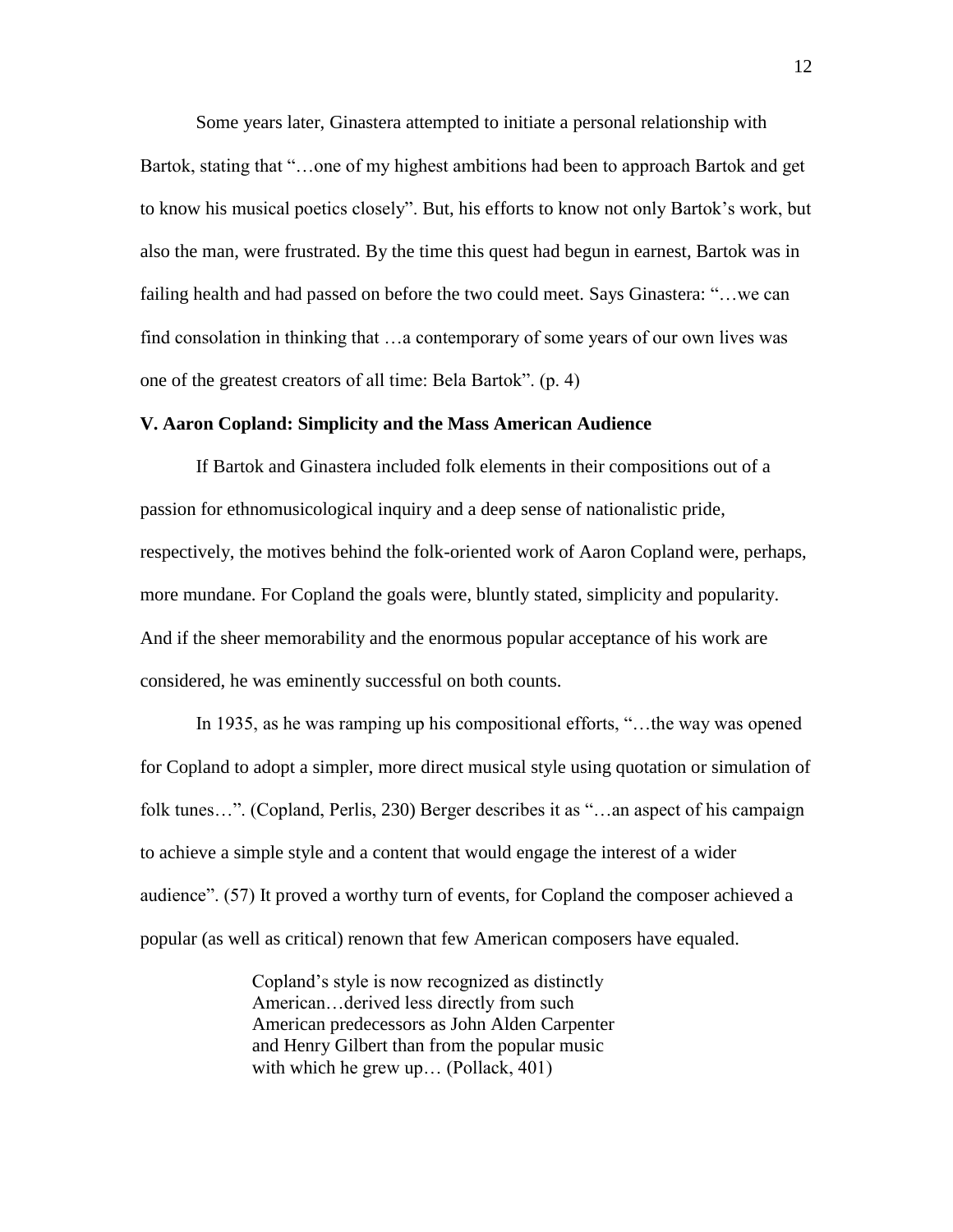And, therein lies the key: Copland *grew up* in mid-twentieth century America, a land where popularity and its pursuit are art forms in and of themselves – not to mention the rapidly unfolding opportunities for popularization through the media of American radio and television, which outpaced those of the native lands of either Bartok or Ginastera.

It may well be argued that Copland's compositions which achieved the greatest success were those on which he relied most heavily on folk material. *Billy the Kid* alone quotes numerous folk tunes: "Great Grand-Dad", "The Old Chisolm Trail", "Git Along Little Dogies", and "Bury Me Not on the Old Prairie".

But, this is not to suggest that Copland's aim was the mere recitation of the simple or the familiar. He states: "I used musical ideas to tell the story, and rhythmic interest to lift the music above a mere collection of folk tunes". (Copland, Perlis, 284). William Schuman describes how Copland's *Rodeo* "…transformed American folk material into the most sophisticated art…". (Pollack, 191)

And, his gift for quoting folk melodies in inventive, appealing ways extended beyond American tunes alone:

> …quotation of folk tunes is a sure way for a composer to translate the flavor of a foreign people into musical terms…I decided to use a modified potpourri in which the Mexican themes or fragments thereof are sometimes inextricably intermixed. (Copland/Perlis, 246 )

Copland also called on the music of Cuba and Spain, as well as his eastern European Jewish roots, to expand and amplify his musical palette – all the while striving for a high degree of both critical and popular acceptance.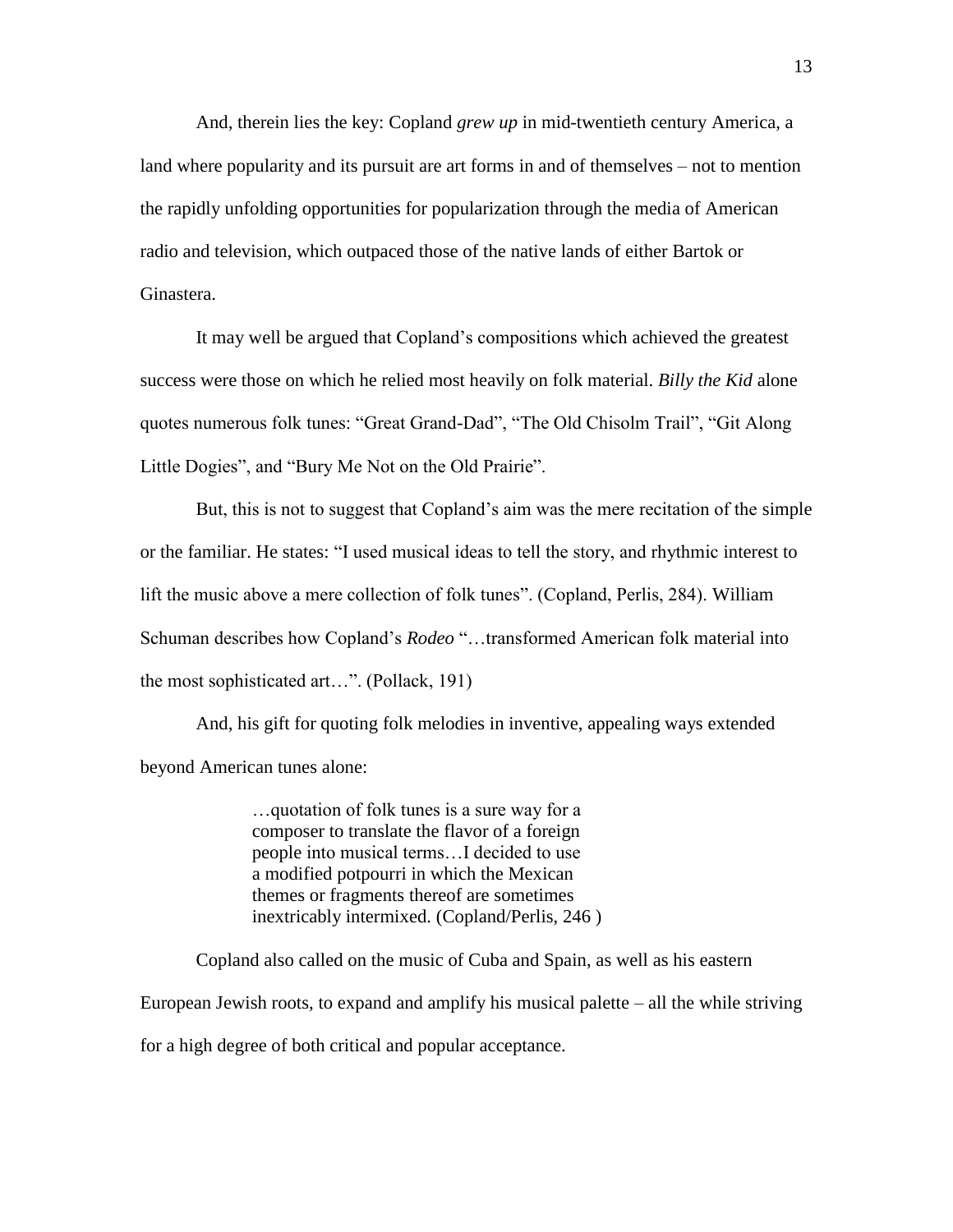And, perhaps it is this intentionally wider perspective – the willingness to look for inspiration beyond the borders and shorelines of his homeland – that caused Copland to connect so powerfully with his younger colleague in Argentina. A journal entry from his 1941 visit to South America speaks volumes about his admiration for Ginastera:

> There is a young composer here who is generally looked upon as the "white hope" of Argentine music…and will, no doubt, someday be an outstanding figure in Argentine music (Copland/ Perlis, 325)

Clearly, the admiration flowed both ways, as Ginastera enlarged his own nationalistic approach and harmonic method with inspiration from his America friend and mentor. Referring to the pastoral works of both Ginastera and Juan Jose Castro, Schwartz-Kates (2001) declares

> …their predilection for 4ths and 5ths resulted from the crosscultural integration of musical characteristics…It also stemmed from the notable presence of Aaron Copland in Latin America and his use of such intervals to signify the "wide open spaces..."

And here, perhaps, the cycle is complete. For, it is widely recognized that *the interval of a fourth* is one of the most consistently utilized musical devices found in the works of the first of our trio of composers, Bela Bartok. While I can find no evidence specifically suggesting a link between Bartok's use of this device and Copland's (or, for that matter, Ginastera's), the coincidence is remarkable. Bartok, the consummate ethnomusicologist, looked deeply into the eloquent folk expressions of the peasantry, and used his discoveries as the inspiration for a lifetime of compositional achievement. It was his example that set the stage for others to come. In the end, Bartok, and Ginastera, and Copland shared a passion for the simple, the pure, the innocent. And, when they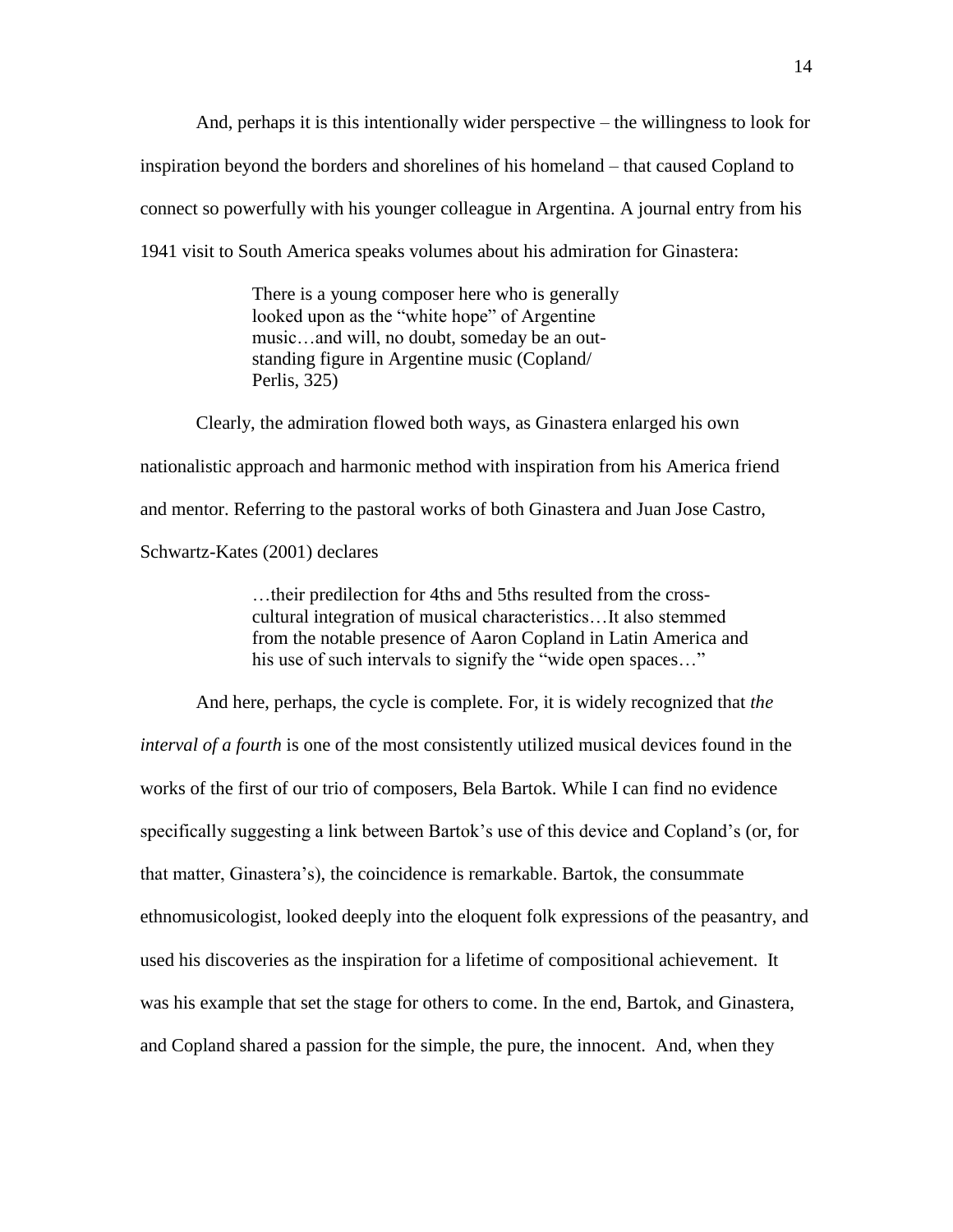went looking for it, they each found the same thing – the musical heart of a nation and its people.

# **VI. Ginastera's Cantata para America Magica – A partial examination and analysis**

The *Cantata para America Magica*, composed in 1960, is a work of exceptional depth and complexity. It demands nothing less than virtuosic skills from its 13 percussionists (who perform on a total of nearly fifty different instruments), and equally from its soprano soloist.

The *Cantata* was composed during Ginastera's third widely-recognized period, Neo Expressionism; as such, it contains few of the obvious musical quotations of Argentine folk melodies that are heard in his earlier works. Rather, it is a part of his effort – a pursuit which occupied much of his remaining career – to bring Argentine music to a level of sophistication which the artistic world expected of it, and onto the world's performance stages with an artistic and dramatic intensity which would earn Ginastera and his homeland the respect they deserved. As part of this pursuit, the *Cantata* was uniquely and spectacularly successful, for it has become one of Ginastera's most respected pieces.

I can find very little written about the piece, other than the liner notes from a 1994-95 recording by the Lawrence University Percussion Ensemble, and a brief article by David Eyler which appeared in the November, 1978 issue of Percussive Notes (the journal of the Percussive Arts Society). My observations and analysis here are largely the result of my own listening (using the LUPE recording) and an examination of the score. In what follows, I will attempt to draw attention to just some of the musical qualities which stand out for me as a listener and performer.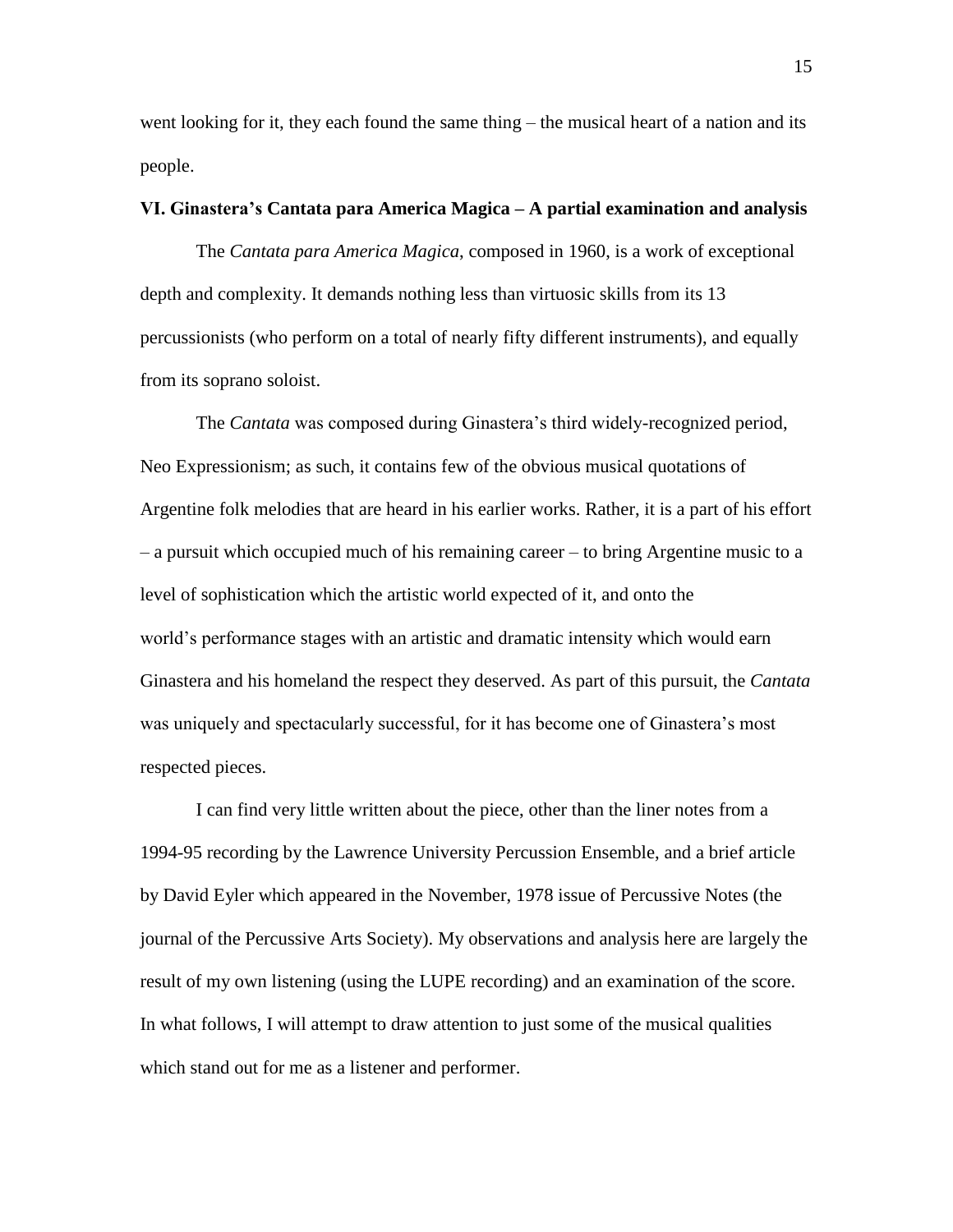The six-movement work is based on a series of five ancient poems from the Inca, Maya and Aztec Empires (one movement, the fourth, contains no vocals), and depicts the glory, the romance, the fierce battles, and the eventual downfall and destruction of these ancient civilizations. Utilizing a variety of twelve-tone and atonal techniques, the Cantata displays a level of brilliance that was Ginastera's at the height of his compositional prowess. What is remarkable is the sheer variety of musical effects created in the score and demanded, unremittingly, from the performers. Instrumental and vocal virtuosity is required in every measure of this work, but almost nowhere do the six movements demand the same technical or interpretive approach from the performers more than once.

**Movement I** displays a "primitivist rhythmic insistence" (Joyce) that is reminiscent of some of Bartok's most energetic work, as well as that of Stravinsky. Tritones are heard repeatedly throughout the movement, adding to the sense of unsettling urgency and unresolvedness. While the rhythmic material appears both highly complex and randomized, at one interesting juncture Ginastera places an interesting rhythmic figure in the vocalist's part:

$$
\frac{2}{9}
$$

This figure includes a repeated phrase of three sixteenth notes, used in hemiola fashion and carried over the bar line. A closer examination of the phrase reveals, buried within it, a variation on the well known Latin American clave figure, heard in countless musical passages and the result of the blending of the African 12/8 "standard pattern" with the indigenous rhythmic material of the Americas. It is one of the few instances in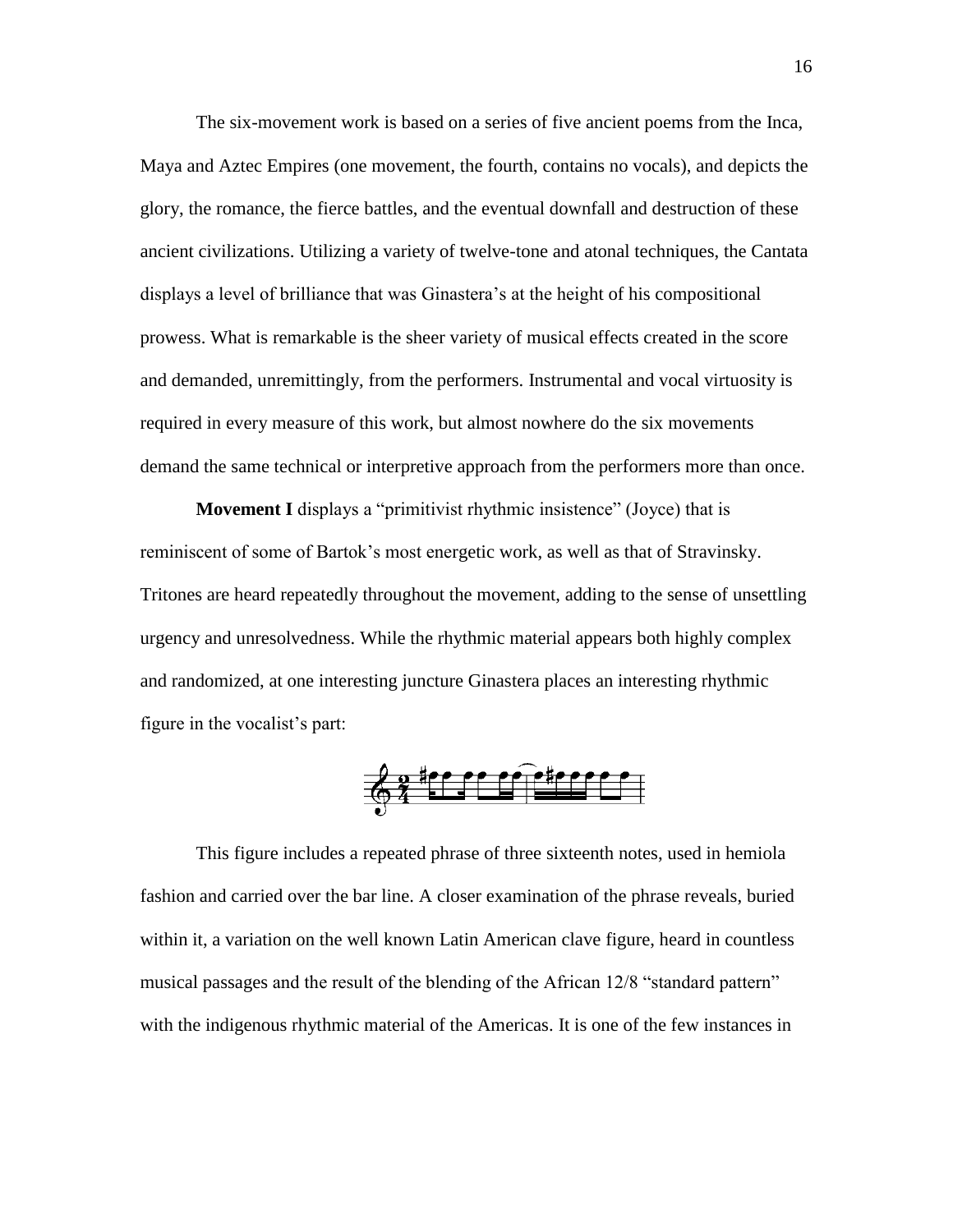the entire composition where the composer uses traditional rhythmic material in an easily recognizable form (an attribute easily discerned in many of his earlier compositions).

Additionally Eyler points out that there are "…few times when the ensemble plays like rhythms"; this adds to the complexity of this movement, and the enormous challenges it presents to the instrumentalists.

**Movement II** draws the performer and listener to an opposite musical extreme from where he deposited us at the end of the preceding movement. Here, rather than the insistent meter heard previously, Ginastera creates a feel in which a clear sense of meter is nearly absent – or, at the very minimum, disguised ingeniously beneath the multilayered instrumental effects of the movement.

Rhythmically, he seems to want to "rev us up", through the introduction of a passage, sung by the soprano in bar 19:



The phrase creates a palpable sense of growing tension, but then leaves us lying in wait for something to happen, but on the first beat of the measure that follows, we hear only the soprano, and must wait until late in the measure for the instrumentalists to arrive in force.

Throughout the movement, a 3-over-2 triplet figure is utilized, though never heard by more than one instrument simultaneously; rather, it drifts elusively from player to player, leaving the listener hoping for something onto which to grasp. At times, the figure is laid against a 7-over-4 figure, or against simultaneous quarter-, eighth- or sixteenth-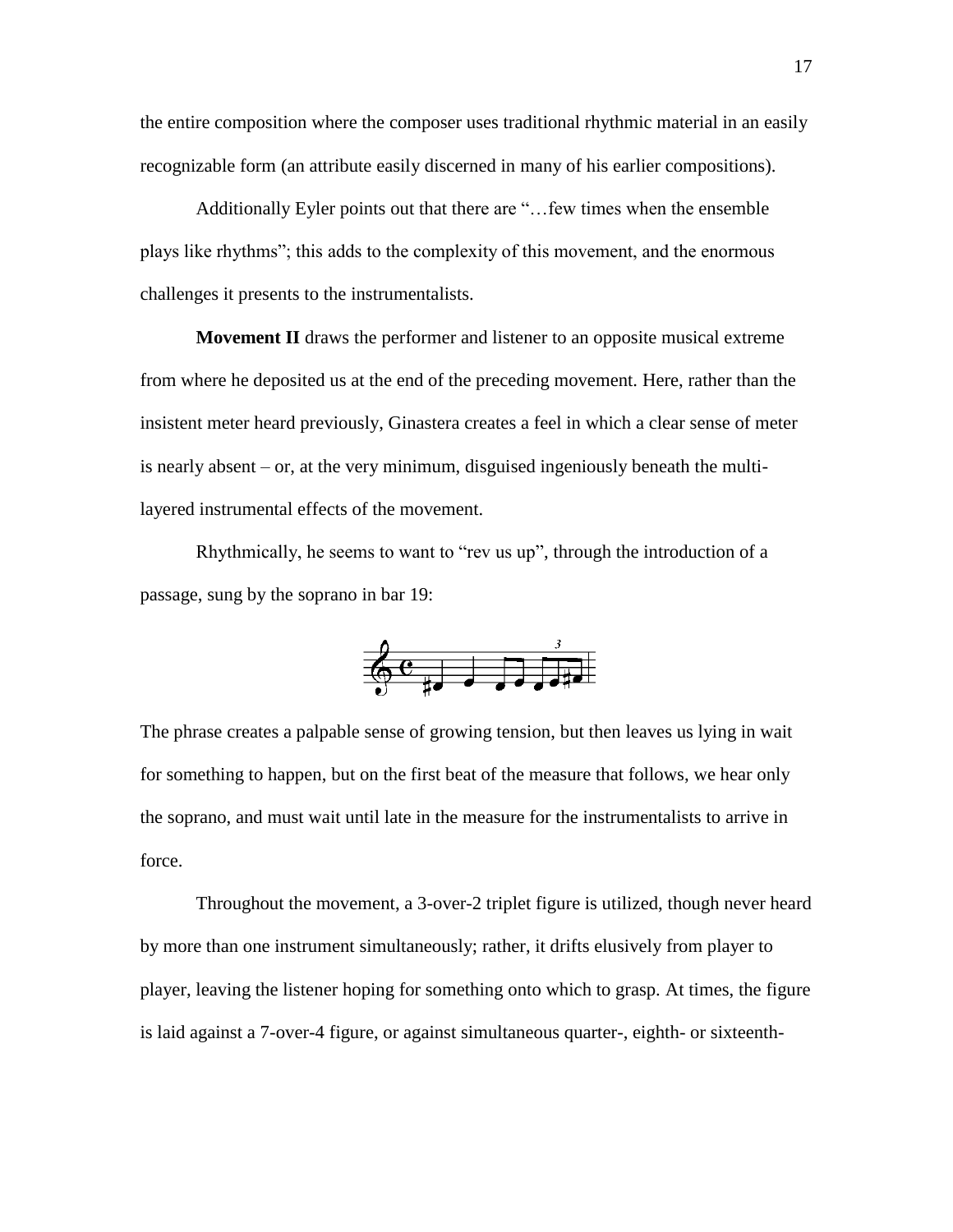note figures. The cumulative effect serves to heighten the sense of metric evasiveness mentioned previously.

The composer relies on a variety of twelve-tone rows to establish melodic motives. The original row (bars  $1 - 2$ , in the piano) is duplicated by the vocalist to conclude the movement, though at half the metric pace of its introduction.

**Movement III**, "Song for a Warrior's Departure", is an insistent battle between melodic and rhythmic elements that appears in twos and threes (both rhythmic figures and melodic intervals). There is an almost constant fluctuation between 2/4, 3/4 and 3/8 time signatures; only infrequently does the composer allow the performers to catch their breaths by providing consecutive measures of a time signature (either 2/4 or ¾).

However, whereas in the first two movements, Ginastera utilized time signature changes sparingly and seldom doubled rhythmic figures, in this movement he combines the nearly incessant meter changes with the utilization of parallel rhythmic figures between differing instruments. The musical effect is reminiscent of one heard in Stravinsky's *Rite of Spring.* 

**Movement IV,** "Fantastic Interlude" is an instrumental movement quite unique in the piece. The movement is **palindromic** – that is to say, it unfolds in forward fashion, then after a climactic moment in bar 134, unfolds in approximately reverse fashion to leave us, in the concluding bar 266, where the movement began. In this way, it pays homage to a similar effect created by Bela Bartok (whom Ginastera admired and emulated) in the second movement of his *Concerto for Orchestra*.

In this movement of the Cantata, fleeting triplet figures are layered one upon the other or connected with one another head to tail; a complex melodic line passes skillfully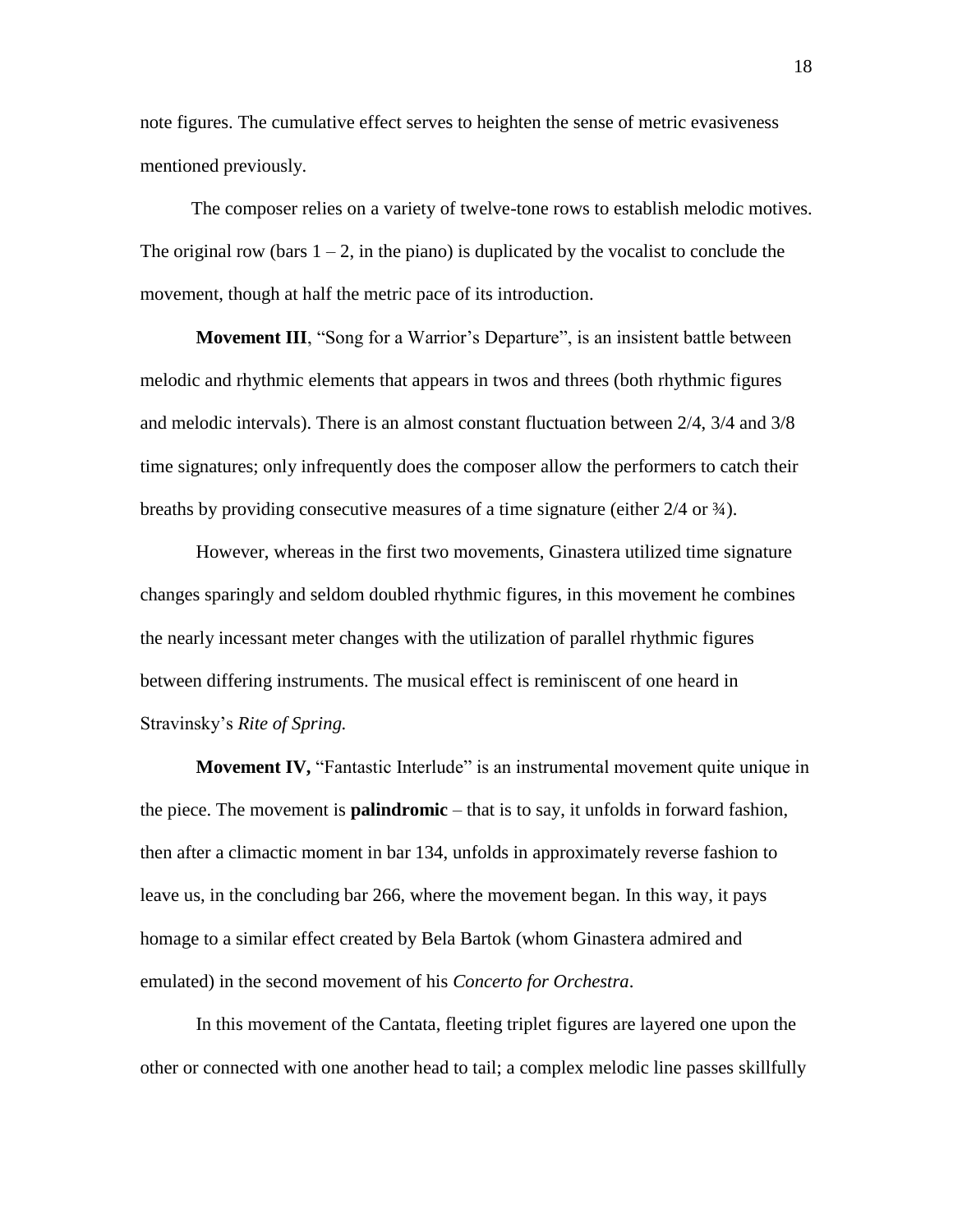among the various instruments, a technique heard in Carlos Chavez' *Toccata for Percussion* and other pieces. The effect is much like hearing water flowing over rocks in the otherwise silent forest.

**Movement V**, "Song of Agony and Desolation" serves as an unsettling prelude to the end of the Cantata. Through musical fits and starts, we are denied the gratification of ever settling into a consistent meter; in fact, much of the soprano's part is written *senza tempo.* 

Between the vocalists' passages, a series of notable timpani phrasings are heard, as follows:



These phrases are worthy of our attention, for they warn us of the dire conclusion that awaits us at the end of the final movement.

Near the end of Movement V, the soprano is asked to execute a remarkable leap of a  $13<sup>th</sup>$  (bars 40 – 41); it is a singular event in an already remarkable composition.

The climactic **Movement VI** is an almost overwhelmingly powerful conclusion to the work. The movement as a whole is designed to depict the decay and disintegration of the indigenous cultures which are its subject.

It relies heavily on a 1/8 time signature; largely as a result, musical phrasings of any length (say, more than one or two eighth notes) are hard to discern. The effect is like sensing that there is a pulse, a meter, but never hearing a long enough motive – either rhythmic or melodic – to feel that pulse, much less to create any overarching sense of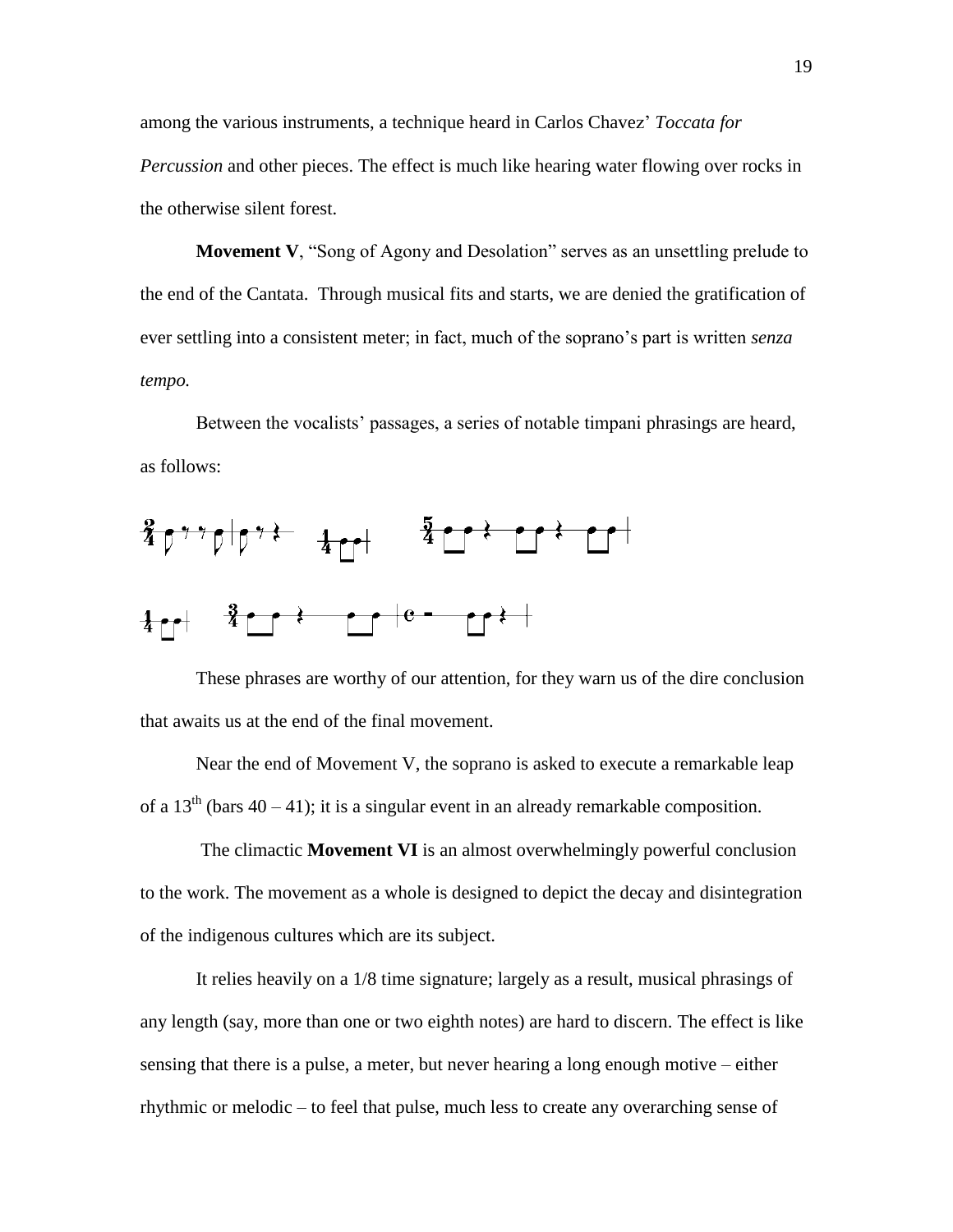musical phrasing. To add to the effect, Ginastera fluctuates between the driving 1/8 meter and others, as follows:

$$
1/8 - 3/8 - 4/8
$$
  
\n
$$
1/8 - 3/8 - 5/8
$$
  
\n
$$
1/8 - 3/8 - 7/16 - 3/8 - 9/16 - 5/8
$$
  
\n
$$
1/8 - 3/8 - 5/16
$$
  
\n
$$
1/8 - 3/8 - 7/16
$$
  
\n
$$
1/8 - 5/16 - 3/8 - 7/16 - 3/8 - 9/16 - 3/8
$$

The cumulative effect of this rapid-fire series of meter changes is an incessant building of rhythmic tension, which corresponds with and reinforces the dramatic musical effect that is created and sustained as the movement progresses. At the end, both musicians and audience are exhausted, as the soprano intones her final ominous words:

> Mute and dead grow the timbrals Mute and dead grow the drums Mute and dead… Mute and dead… Mute and dead!

It is a fitting conclusion to a powerful – but emotionally draining – musical and poetic statement.

But the closing movement and the Cantata as a whole deliver an impact that goes beyond either the musical or emotional sphere. *Cantata para America Magica* is a somber and sobering reflection on Latin American culture itself, on its music, and on its place in the world. Through it, Ginastera both celebrates and grieves the passing majesty of the Latin America that once was, but will never return. In doing so, he invokes a broader, more universal vision of the reborn culture that is and can be, and its new and growing stature on the world's cultural, economic and political stage.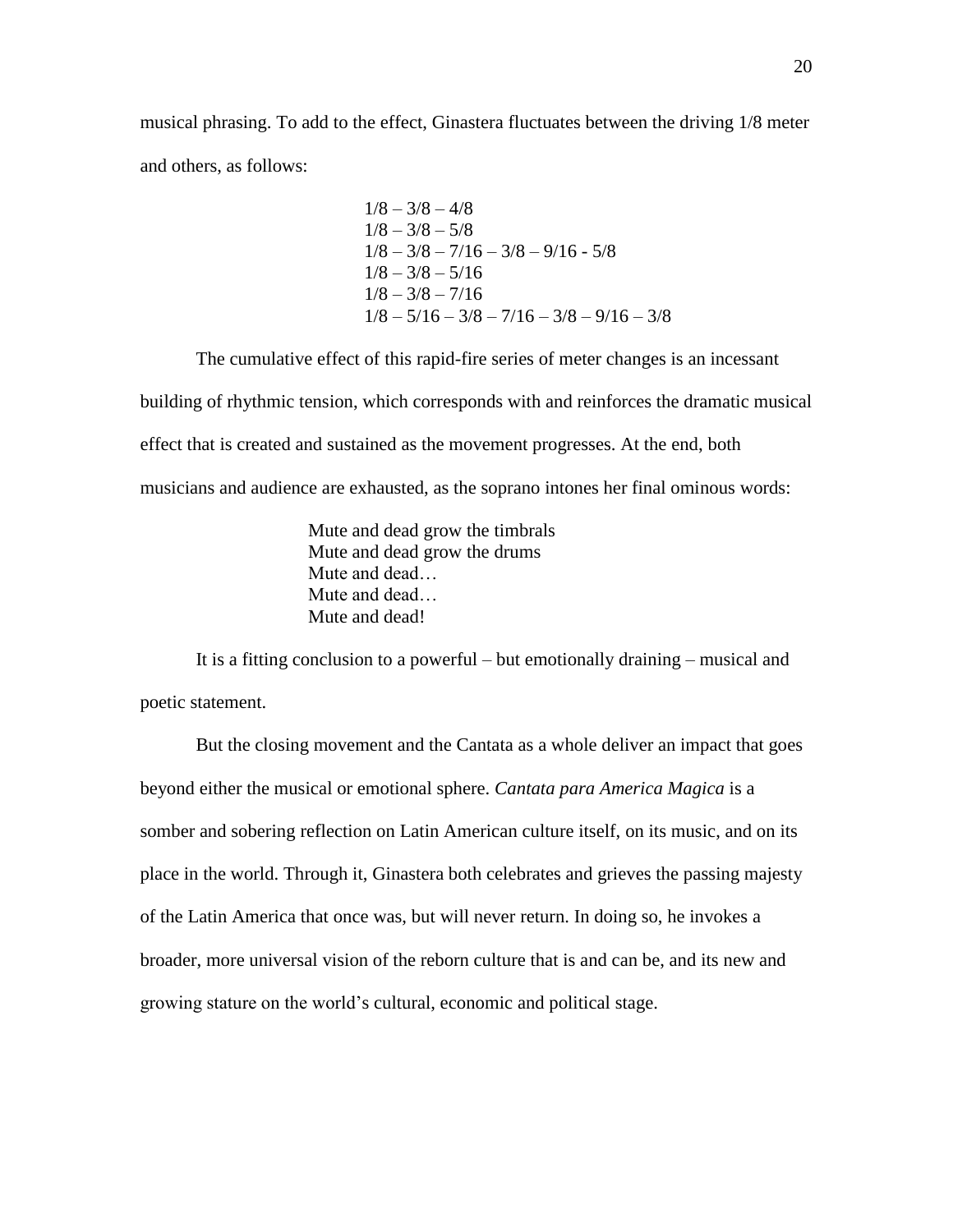## **VII. Suggestions for further research**

This essay only begins to examine many of the extraordinary aspects of the careers of these three composers and the Ginastera *Cantata*. Other topics may be ripe for further investigation, including the following:

- the use of fourths as a compositional motif melodically, harmonically (perhaps rhythmically?) in the work of Ginastera, Copland, and Bartok, as well as by other composers. Such an examination should address both the perfect fourth, its particularly "spacious" feel, and its use in nationalistic musics; additionally, the appearance of the augmented fourth (as in the *Cantata*) with its contrasting tension.
- the appearance of pentatonic scales in folk musics of many nations (a topic of special interest to Bartok early in his ethnomusicological research). What are the melodic motives, and the harmonic possibilities, available in the use of such scales? Which nations or ethnic groups appear to be most successful at incorporating these scales into the "serious" music of their cultures? How are the scales transfigured in the process?
- the composer as ethnomusicologist: What are the mechanisms by which the great composers of many lands become acquainted and conversant with the native folk idioms of their lands? How does the "intentionality" of this process affect a composer's ability to utilize such material as a creative springboard?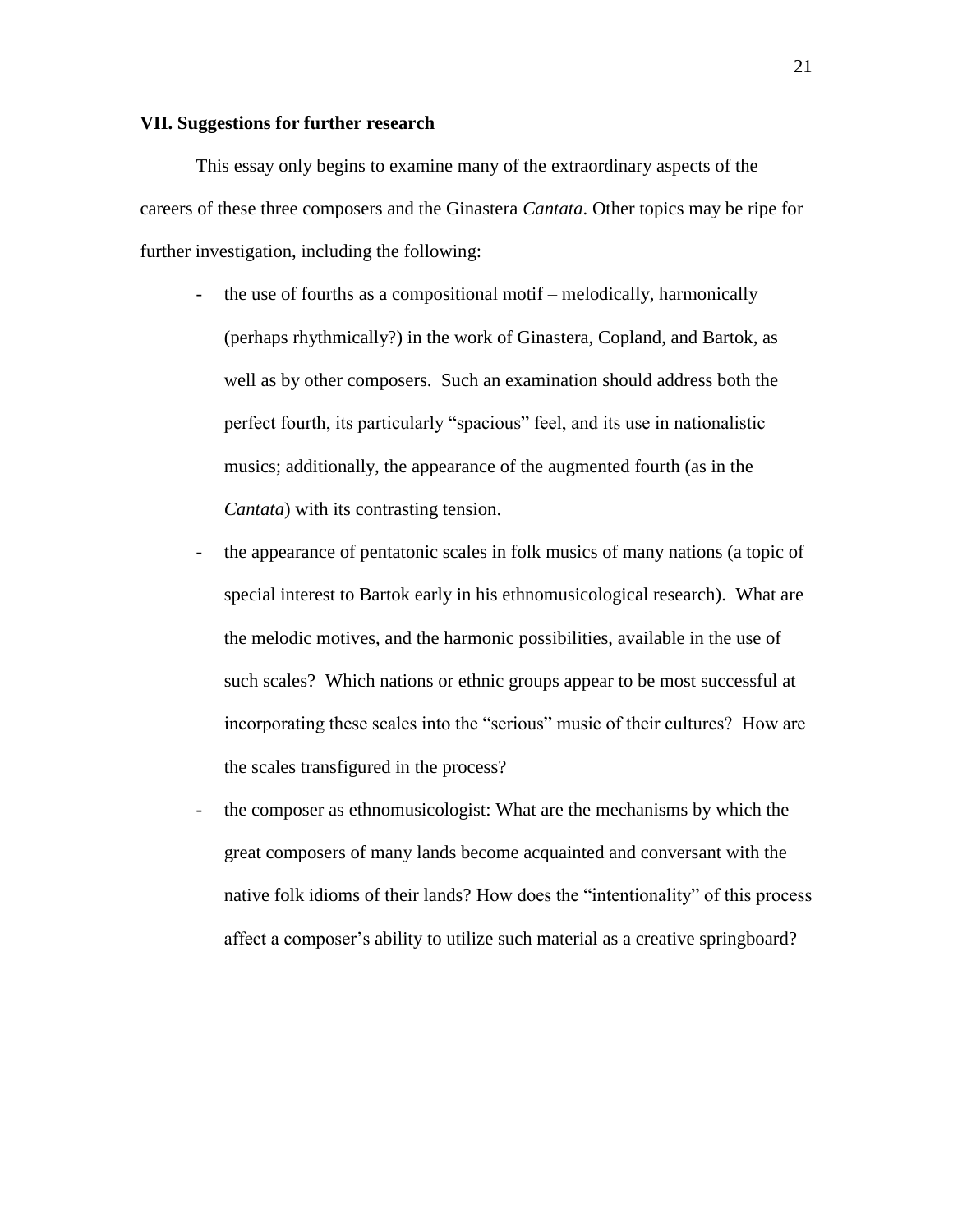#### **Annotated Bibliography**

Antokoletz, Eliot, 1984: *The Music of Bela Bartok* Berkeley: University of California Press

Includes innumerable references to the influences of folk melodies on Bartok's compositional style, and detailed analyses of many of them. (UA Music Library ML 410 B 26 A 8 1984)

- Berger, Arthur. 1953: *Aaron Copland* New York: Oxford University Press Includes a section devoted to "Copland's use of folk music", pp 57-64 (UA Music Library ML 410 C756 B4)
- Brooke, Joyce, "Alberto Ginastera: *Cantata para America Magica (1960)"*; liner Notes from the 1995 recording of the cantata by the Lawrence University Percussion Ensemble, Appleton, Wisconsin
- Chalmers, Kenneth. 1995: *Bela Bartok* London: Phaidon Press Limited A thorough and very readable volume describing Bartok's life, education influences (including extensive discussions of folk music) and his works. UA Music Library ML 410 B26 C43 1995)
- Chase, Gilbert. "Alberto Ginastera: Argentine Composer", in *The Musical Quarterly,* Vol. 43, No. 4 (Oct 1957), 439-460 An overview of the composer, his ancestry and education, and his works as a manifestation of nationalistic influences.

\_\_\_\_\_\_\_\_\_\_\_\_ "Alberto Ginastera: Portrait of an Argentine Composer", in *Tempo*, No. 48 (Summer 1957), 11-17 Another essay by the noted academic on Ginastera, his place in Argentine music, his education, and how they influenced his compositional direction.

\_\_\_\_\_\_\_\_\_\_\_\_\_\_ "Creative Trends in Latin American Music – I and II", in *Tempo*, No. 48 (Summer 1958), 28-34 A survey of musical directions in the late 1950's, citing linguistic, nationalistic and cultural influences and other factors affection the direction of composition Of a number of notable composers.

Copland, Aaron and Perlis, Vivian. 1984: *Copland* New York: St. Martin's/Marek Examines Copland's life from 1900 – 1942, including extensive notations on the influences of folk music on his compositional style. (UA Music Library ML 410 C756 A3 1984)

Eyler, David P. "Cantata para America Magica", in *Percussive Notes,* November 1978.

A brief but insightful description of the work, citing practical considerations for performance and a description of each movement.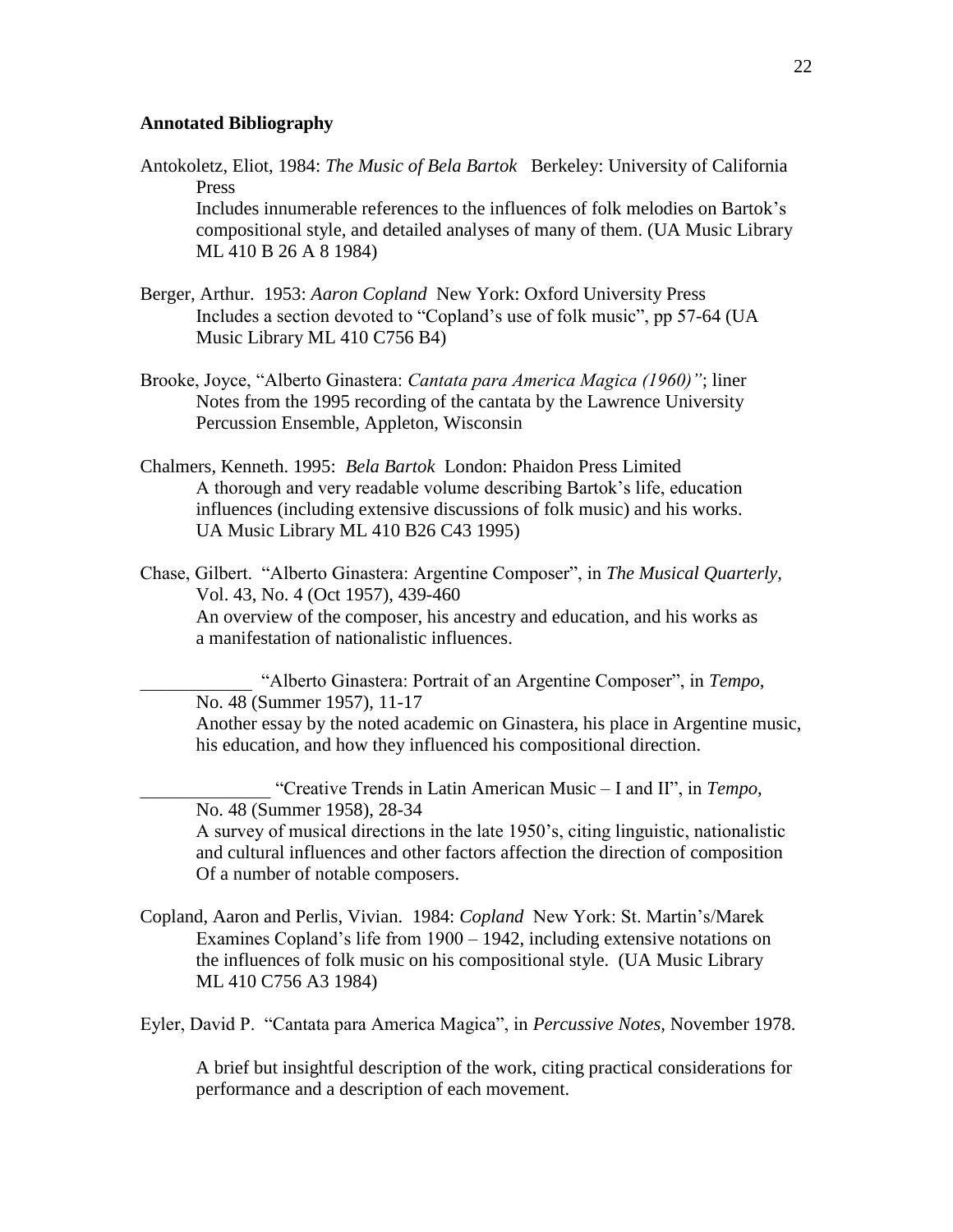- Kuss, Malena. "Type, Derivation and the Use of Folk Idioms in Ginastera's 'Don Rodrigo'", in *Latin American Music Review*, Vol. 1, No. 2 (Autumn/Winter 1980), 176-195. A detailed analysis of the presence of folk music on one of Ginastera's most respected works; examines the varied types of native idioms and how they appear in the opera.
- Levin, Gail. "Visualizing Modernity and Tradition in Copland's America", in *ISAM Newsletter*, Vol. 30, No. 1 (fall 2000), 6-7, 15.
- Levin, Gail and Tick, Judith. 2000: *Aaron Copland's America: A Cultural Perspective* New York: Watson-Cuptill Publications. Ch. 1, pp 40-51 examines Copland's exploration of Mexican, Native American and Jewish folk idioms and their influence on his compositional style. (UA Music Library ML 410, C726 L48 2000)
- Orrego-Salas, Juan. "Folk and popular music as sources in the development of national schools of composition in the Americas", in *Papers in the Yugoslav-American Seminar on Music*, 185-193
- Ginastera, Alberto; Panufnik, Andrzej; and Xenakis, Iannis. "Homage to Bela Bartok", in *Tempo*, No. 136 (Mar 1981), 3-5
- Pollack, Howard. 1999: *Aaron Copland* New York: Henry Hold and Company. A comprehensive look at the life of Copland, including discussions of the influence of folk music on his approach to composition. (UA Music Library ML 410 C756 P6 1999)
- Robertson, Marta and Armstrong, Robin. 2001: *Aaron Copland: A Guide to Research* New York/London: Routledge An extensive annotated bibliography of research on Copland, including a section devoted to folk music influences. (UA Music Library ML 134C 66 R 63 2001)
- Schwartz-Kates, Deborah. "Alberto Ginastera: Life, Style and Works", in *The New Grove Dictionary of Music and Musicians*, Vol. 7 (2001) Provides an overview of Ginastera's life and career, including use of Argentine folk idioms as a source of compositional inspiration.

\_\_\_\_\_\_\_\_\_\_\_\_\_\_\_\_\_\_\_\_. "Alberto Ginastera, Argentine Cultural Construction, and the Gauchesco Tradition", in *The Musical Quarterly*, Vol. 86, No. 2 (spr 2002), 248-281, and Vol. 86, No. 4 (w 2002), 886-888.